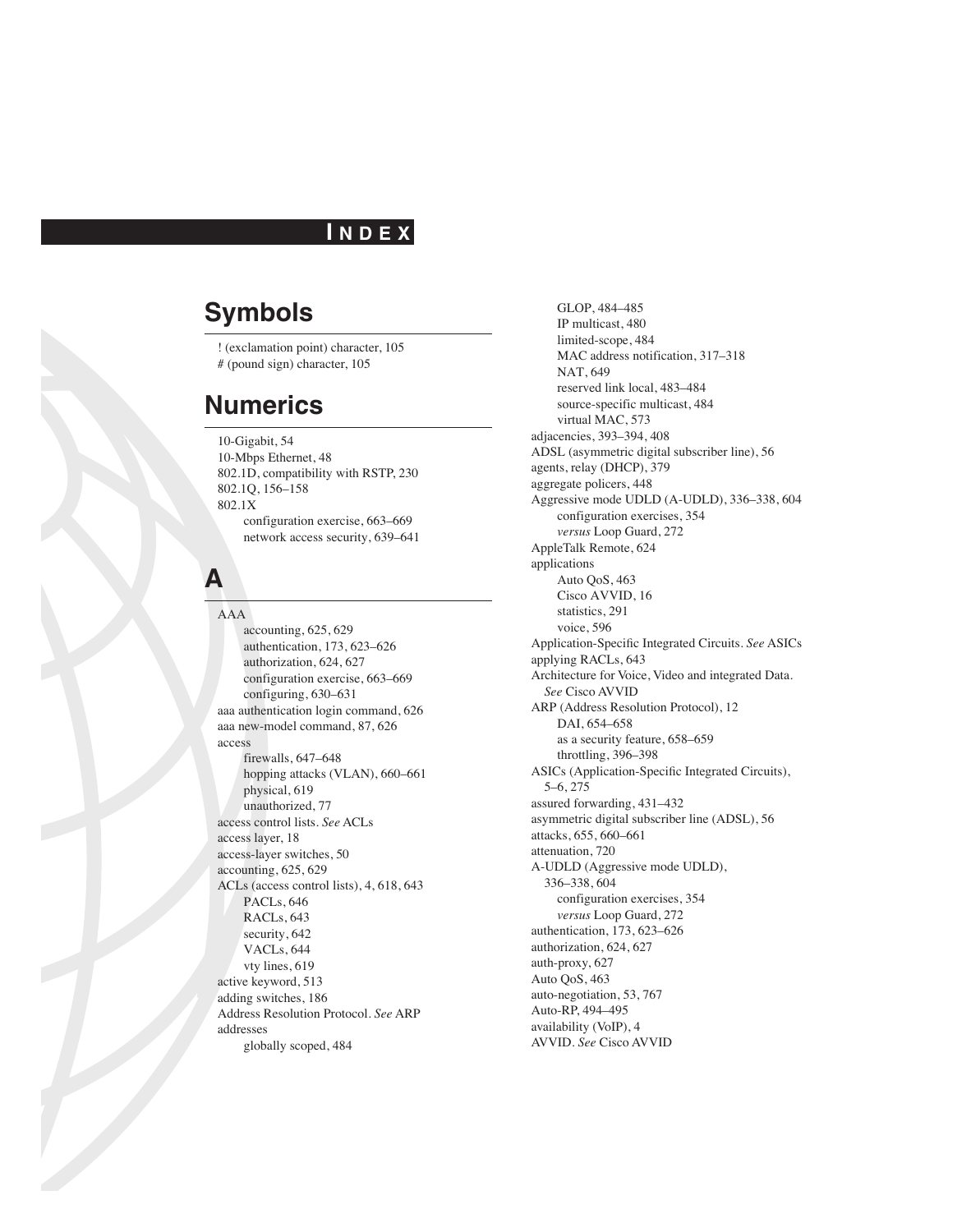## **B**

baby giants, 157, 326 BackboneFast, 260 configuration.exe, 281–286 configuring, 264 link failures, 261 in RSTP, 227 backup ports, 225 backup root bridges, 211 black holes, preventing, 269–271 blocking state, 206 boot system flash command, 102 bootstrap router (BSR), 495–496 BPDUs (Bridge Protocol Data Units), 203 filtering, 266 formats, 226–227 frames, 204 Guard, 258, 264 TCN, 213 timers, 204 bridge IDs, 202 Bridge Protocol Data Units. *See* BPDUs bridge virtual interface (BVI), 373 bridging backup/primary root, 211 loops, 198 building loop-free networks, 200 Loop Guard, 270 preventing, 199–200 troubleshooting, 277 signaling topology changes, 213–215 study tips, 240–241 broadcasting domains, 7 packets, 480 suppression, 324–325 BSR (bootstrap router), 495–496 building, 462 loop-free networks, 200 networks (Layer 3), 16–17 Building Access submodule, 23, 26 Building Distribution submodule, 23, 26 burst size, 447 BVI (bridge virtual interface), 373

# **C**

C, 39, 78 cable plants, 597 CallManager. *See* Cisco CallManager CAM (content addressable memory), 398 Campus Backbone layer, 66 submodule, 23, 26 Campus Infrastructure module, 57 campus networks, 19, 132–133 Canonical Format Indicator (CFI), 156 case studies aggressive mode UDLD, 340–344 design (C language), 69–70 preventing VLAN hopping attacks, 660–661 Catalyst 2950 switches, 696–697 power redundancy, 552 reflector ports, 738 WRR, 453 Catalyst 2955 switches, 738 Catalyst 2970 switches, 453–454 Catalyst 3550 switches, 37–38, 694–696 power redundancy, 552 security, 38–39 updating software versions, 105 Catalyst 3560 switches, 37–39, 69, 693–694 Catalyst 3750 switches, 37–38, 691–693 security, 38–39 SRR, 453–454 Catalyst 4500 switches, 550–552, 688–691 high availability, 535 redundancy, 534 security, 37 SSO, 540–544 Catalyst 6500 modules, 686 Catalyst 6500 switches, 77, 679–682, 687 configuring, 452 deployment scenarios, 687 features of, 34–35 high availability, 535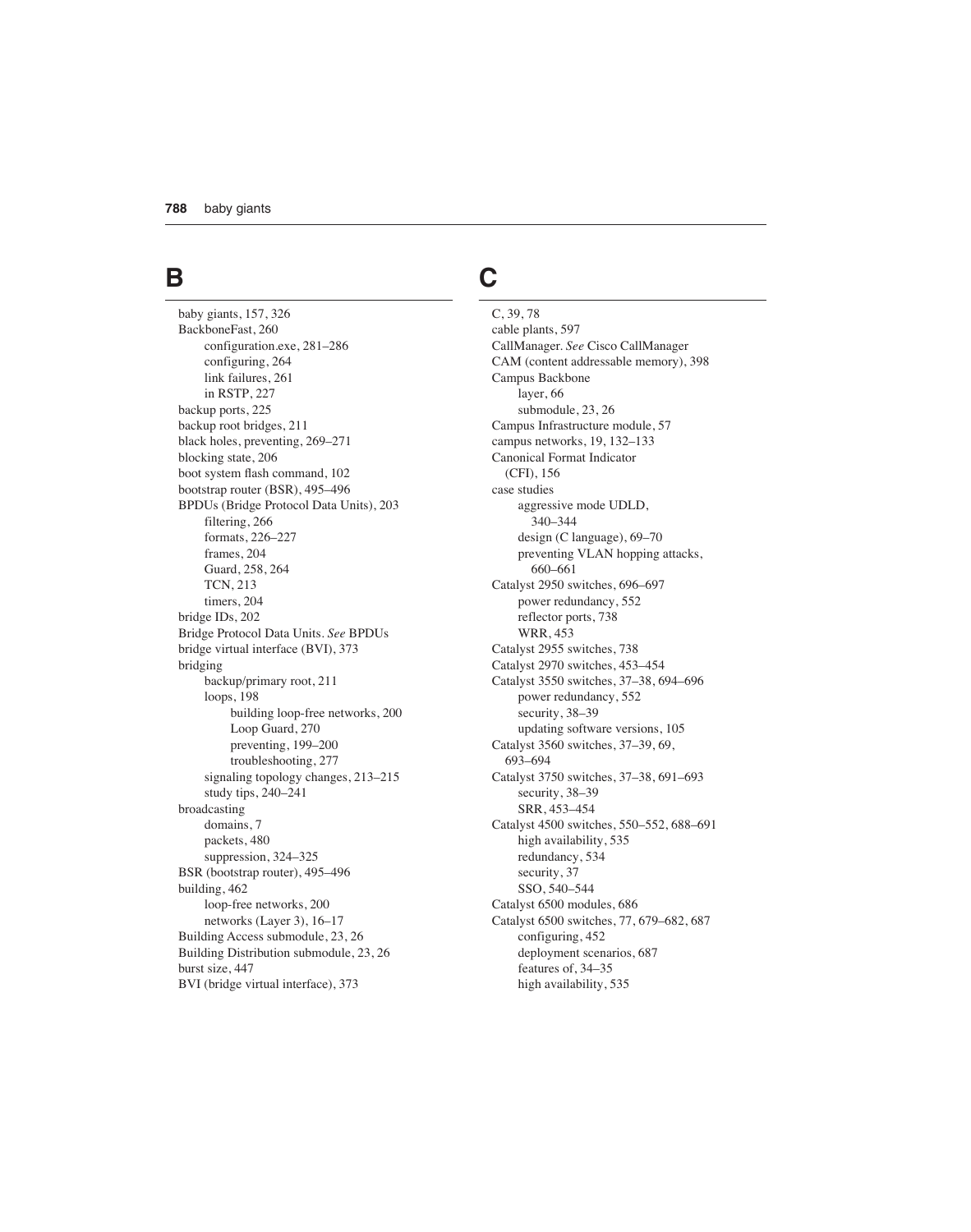hybrid-mode, 78 line cards, 682 redundancy, 534 redundant power supplies, 550–552 security, 36 service modules, 681 Supervisor Engine 720, 685 Supervisor Engine I, 682 Supervisor Engine II, 683–684 VACL actions, 644 Catalyst QoS trust concept, 437 Catalyst switches, 540–542, 549 authorization, 624 BackboneFast, 263 bridge IDs, 202 Cisco IOS-based, 728 configuring multilayer switching, 391 voice VLANs, 608–612 as VTP servers, 174 EtherChannel, 298 L2 traceroute availability, 746 multilayer, 369 policing, 448 pVLANs, 148 QoS fundamentals, 433–443 redundant Supervisor Engines, 533–542 RSPAN feature support, 738 security, 617 ACLs, 618 disabling, 620–621 passwords, 618 physical access, 619 software images, 96, 99–100 troubleshooting, 107 configuration commands, 109 connecting switches, 111 debug commands, impact and use, 109 IP connectivity, 112 show and debug commands, 108 updating software versions, 101–102, 105 VMPS support, 135 wavelengths, 718 CDP (Cisco Discovery Protocol), 311, 314, 621 CEF (Cisco Express Forwarding), 4, 391–395, 539 CEF-based MLS, 391–395 ARP throttling, 396–398

centralized/distributed switching, 395–396 commands, 414 configuration, 404–406 adjacency tables, 408–411 CEF tables, 406 distributed switching, 396 load sharing, 404 sample operation, 402–403 study tips, 412–414 switching table architectures CAM, 398 TCAM, 399, 401 troubleshooting configuration exercise, 415–418 debugging CEF on Layer 3 Engine, 410 methodology, 411–412 verification, 405 centralized switching, 395–396 CFI (Canonical Format Indicator), 156 channeling (EtherChannel), 298 chromatic dispersion, 720 Cisco AVVID, 15, 41 applications, 16 IP, 597 network topology, 16 supported components, 15 Cisco CallManager, 165, 448, 596 Cisco Catalyst switches. *See* Catalyst switches Cisco CatOS compared to Cisco IOS (Native Mode), 78 configuring VLANs, 140 converting to Cisco IOS (Native Mode), 106 differences as compared to Cisco IOS, 79 feature parity with Cisco IOS, 78–79 MDGs, 316–317 switches, 82 configuration changes, 94 DNS lookup, 90 passwords, 86 Syslog destination, 91 time adjustments, 85 Cisco CatOS-based switches L2 traceroute command output, 748 SPAN configuration, 730 Cisco Discovery Protocol (CDP), 311, 314, 621 Cisco Express Forwarding. *See* CEF Cisco Firewall Services Module, 34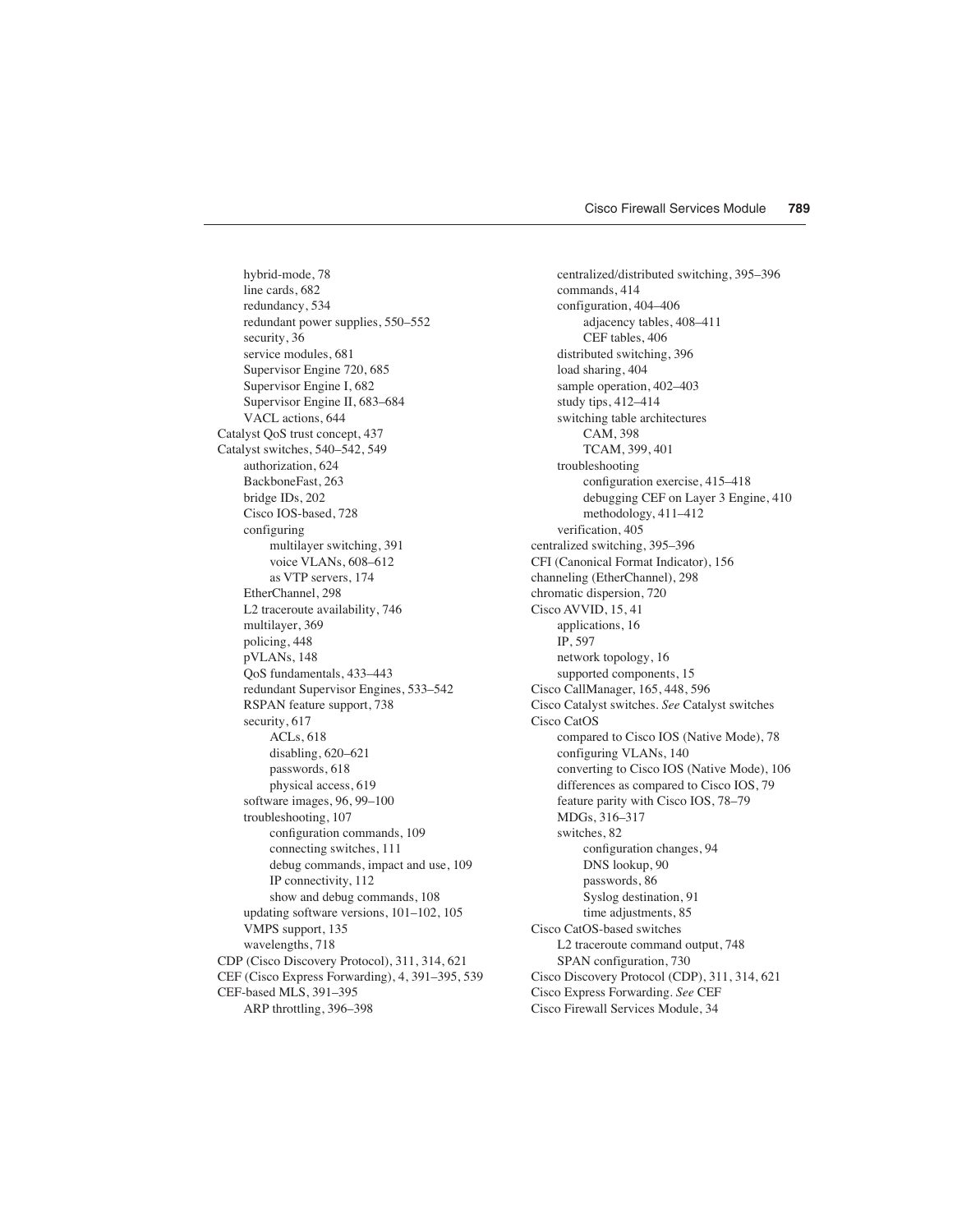Cisco IFS, 96 determining IFS size and contents, 98 formatting and copying images, 96 prefix descriptions, 97–98 Cisco IOS, 163–164 Catalyst switches, 115–121 configuring AAA authorization, 628 debug command, 108 differences as compared to Cisco CatOS, 79 feature parity with Cisco CatOS, 78–79 file system, 96 determining size and contents, 98 image naming, 99–100 global configuration mode, 137–139 naming conventions, 100 show command, 108 switches DNS lookup, 90 NTP settings, 85 Syslog destination, 91 time adjustments, 85 VLAN database configuration mode, 137 voice VLANs, 599 Cisco IOS Server Load Balancing (SLB), 578–583 Cisco IOS-based switches, SPAN configuration, 731 Cisco IP Phones, 596 configuring, 599 daisy-chain topology, 598 Cisco LRE (Long-Reach Ethernet), 55–56 Cisco Metro solutions, 703–705 classification, 444 clear commands, 516 clear vlan command, 141 CLI (command-line interface), 77 command-line interface (CLI), 77 commands bridging, 241 CEF-based MLS, 414 clear, 516 copy running-config startup-config, 102 debug ip cef, 411 enable secret, 618 encryption-type, 86 IP telephony, 607 line vty, 86 local SPN, 731 multicast traffic deployment, 518

performance management, 757 QoS, 465 redundancy, 584 RSPAN, 738 security, 663–664 show, 516 show catalyst6000 traffic-meter, 290 show interface, 83, 112 show ip mroute, 513–514 show ip route, 112 show logging, 288 show process cpu, 289 show running-config interface, 143 show system, 290 shutdown interface-level, 290 snmp-server user, 94 spanning-tree portfast, 285 srr-queue bandwidth shape, 454 srr-queue bandwidth share, 454 STP, 281 study tips, 114 switchport, 185 switchport host, 140 VLANs, 179, 381 vtp domain domain-name, 184 vtp mode, 184 vtp password, 184 vtp v2-mode, 174 Common Spanning Tree (CST), 232 community VLANs, 147 comparing PIM versions, 496–497 shared/source trees, 490–491 compatibility of PIM, 496–497 components CEF, 393–395 Cisco AVVID, 15 Internet Connectivity module, 29 IP telephony, 595–596 Remote Access module, 30 VPN module, 30 configuration exercises 802.1X, 663, 665–669 AAA, 663–669 aggressive mode UDLD, 354 Cisco IOS-based Catalyst switches, 115–121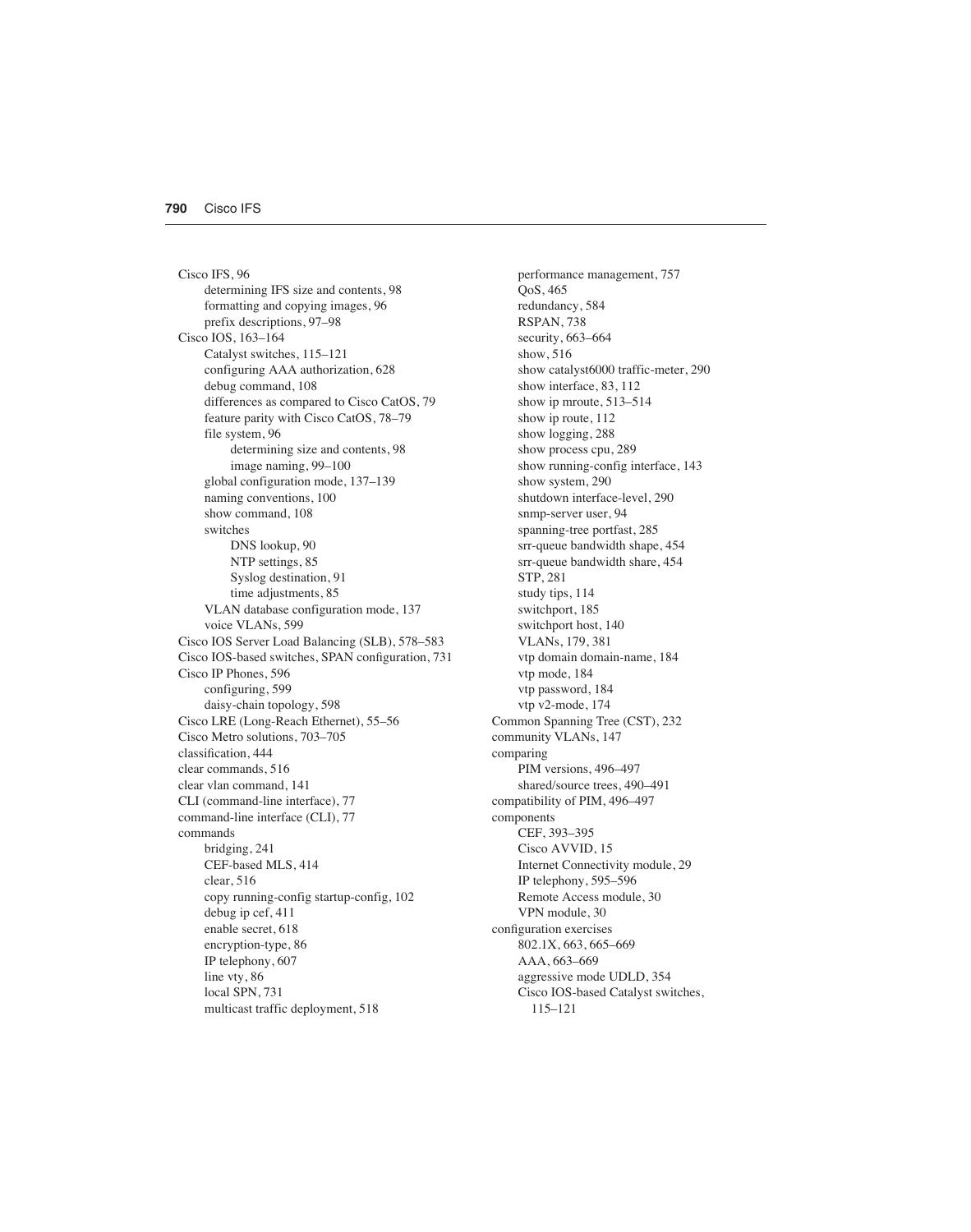configuring BackboneFast, 281–286 QoS on Catalyst switches, 466–472 Root Guard, 285 RPR+, 586–588 spanning-tree, 242–248 UplinkFast, 284 VLANs, 181–185 voice VLANs, 608–612 EtherChannel, 346–350 HSRP, 589–591 inter-VLAN routing, 385 configuring, 115–121, 570, 653–654 AAA, 630–631 accounting, 629 authentication, 626 authorization, 627 aggressive mode UDLD, 343 Auto QoS, 463 baby giant and jumbo frame support, 329 BackboneFast, 264, 281–286 BPDU filtering, 266 broadcast and multicast suppression, 325 burst size, 447 CEF, 406 CEF-based MLS, 404–406 debounce timer feature, 323 DHCP snooping, 651 DNS lookup, 90 EtherChannel, 304–306 HSRP, 562–569 IEEE 802.1Q trunking, 162–163 IGMP snooping, 511 Interface FastEthernet, 611–612 inter-VLAN routing, 376 IP Phones, 599 IP telephony security, 603–604 ISL trunking, 161 LACP, 301 local SPAN, 731 loop-free networks, 200 MAC address notification, 318 MDGs, 317 MST, 236, 238–239 multilayer switching, 391 PACLs, 646 policers, 448

policy maps, 443 PortFast, 257, 285–286 protocol filtering, 320 PVST+ port cost, 220 root bridges, 219–220 Root Guard, 268, 285 RSPAN, 738 SNMP, 93–94 SPAN, 730 SRM, 547 SSO, 542 STP, 221–223, 244 switches for SSH, 88 Syslog destination, 91 UDLD, 338–339 UplinkFast, 259, 284 VACL with the capture option, 744 virtual servers (SLB), 582 VLANs, 138–139, 141 private VLANs, 148–151, 188–189 verifying configuration, 141–143 VSPAN, 732 VTP, 173–176 WRED, 460 WRR on Catalyst 6500 switches, 452 connecting IP telephony submodules, 604 redundancy, 290 content addressable memory (CAM), 398 control packets, prioritizing, 279 converting Cisco CatOS to Cisco IOS (Native mode), 106 copy command, 94 copy running-config startup-config command, 102, 538 copy tftp flash command, 101 copying images on the Cisco IFS, 96 core layer, 18 count keyword, 514 CQ (custom queuing), 456 creating loop-free spanning trees, 208–211 crypto key generate command, 87 CST (Common Spanning Tree), 232 current-generation network interface cards, 51 custom queuing (CQ), 456 CWDM modules, 720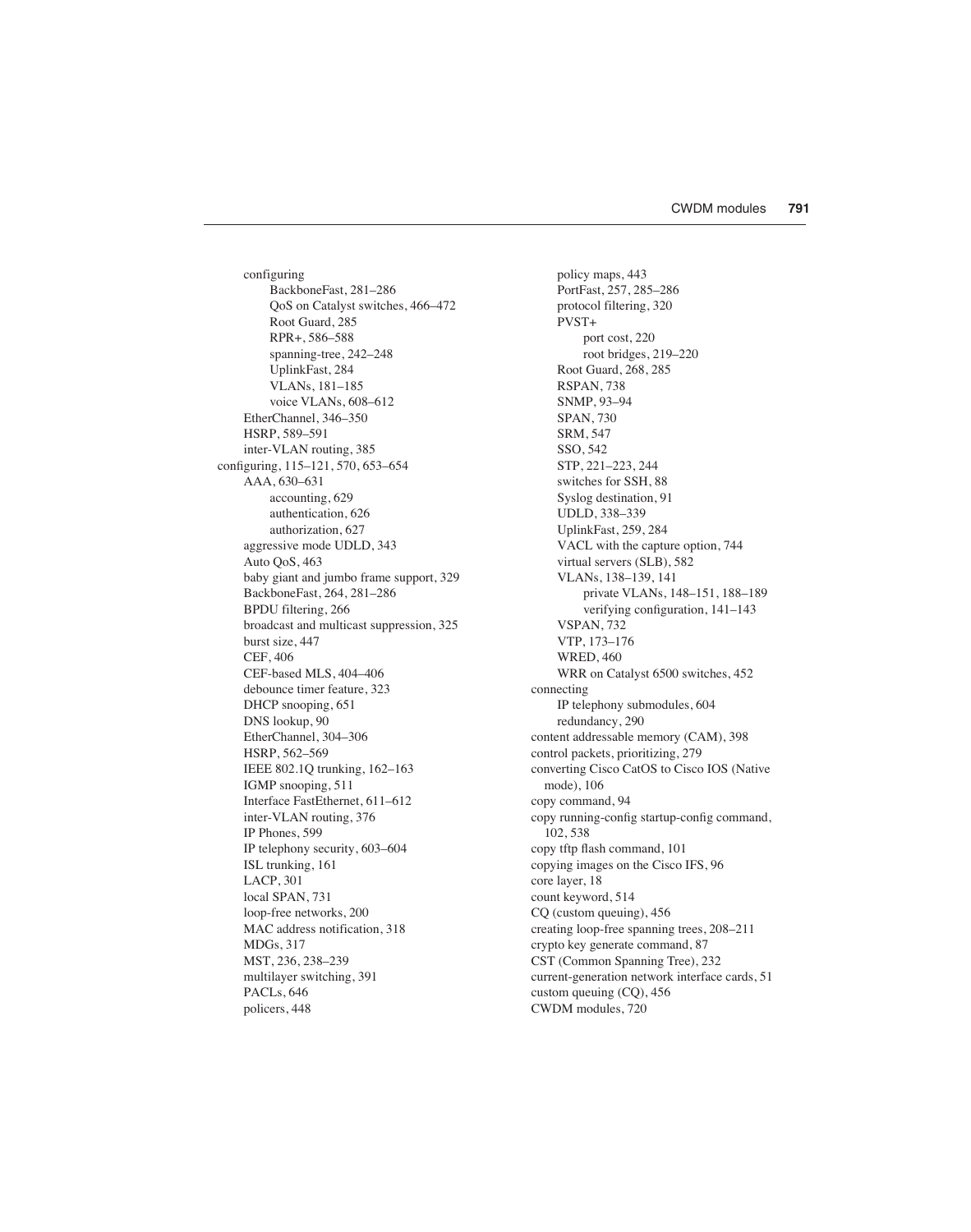### **D**

DAI (Dynamic ARP inspection), 654–658 data paths, 682 data-link technologies, 47, 53 10-Gigabit Ethernet, 54 10-Mbps Ethernet, 48 Fast Ethernet, 49 GBICs, 55 Gigabit Ethernet, 50–52 LRE, 55–56 data-planes, 393 debounce timer feature, 322 configuring, 323 enabling, 322 debug all command, 110 debug command, 110 debug ip cef command, 411 default gateway router redundancy, 552, 555 GLBP, 575 HSRP, 556–560, 562–570 IRDP, 554 proxy ARP, 553 VRRP, 571–574 deleting VLANs, 139 dense wavelength division multiplexing (DWDM) metro Ethernet, 714 OADMs, 718 optical multiplexers, 718 wavelengths, 716 deploying IP telephony solutions, 604–605 designing loop-free networks, 200 multilayer switched networks case study, 69–70 Cisco Catalyst switches and data-link technologies, 57 data-link technologies, 47 large campus networks, 61–64 medium-sized campus networks, 60 selecting Layer 2 or Layer 3 switches, 58 Server Farm module, 64–67 small campus networks, 59 networks, 596–603 devices, PDUs, 10 DFC (Distributed Forwarding Cards), 395

DHCP (Dynamic Handshake Challenge Protocol) enabling relay agents, 379 snooping, 649–651 DHCP-based management IP configuration, 320–321 Differentiated Services Code Point (DSCP), 436 DiffServ model, 421, 428 IP, 430 packet, 429 disabling CDP, 621 state, 206 Telnet access, 121 unneeded or unused services, 620 disaster recovery, 3 discard adjacency, 408 disconnecting redundancy, 290 distance limitations, Ethernet wire, 50 Distributed Forwarding Cards (DFC), 395 distributed switching, 396 distribution layer, 18 distribution-layer switches, 50 DNS (Domain Name Service), 90 drop adjacency, 408 DSCP (Differentiated Services Code Point), 436 DTP (Dynamic Trunk Protocol), 620 duplex mismatch, 274 DVS (directed VLAN service), 710 DWDM (dense wavelength division multiplexing) metro Ethernet, 714 OADMs, 718 optical multiplexers, 718 wavelengths, 716 Dynamic ARP inspection (DAI), 654–658 dynamic NAT, 649 Dynamic Trunk Protocol (DTP), 620 dynamic VLANs, 135

#### **E**

EDFAs (erbium doped fiber amplifiers), 718 egress queuing (SRR), 454–455 EIGRP (Enhanced Interior Gateway Routing Protocol), 63 electing a root bridge, 208 EMI (Enhanced Multilayer Image), 695 enable secret command, 618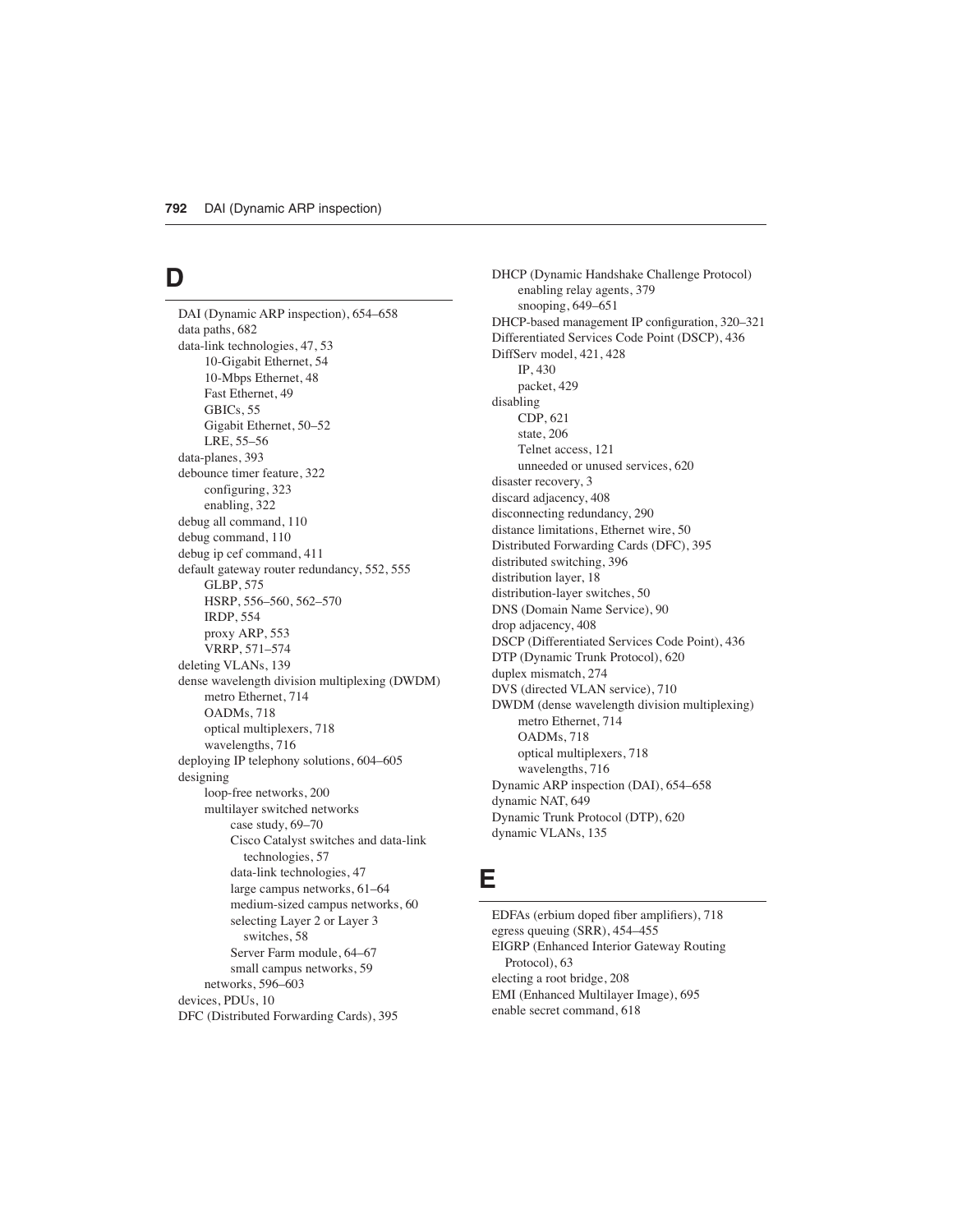enabling debounce timer feature, 322 DHCP relay agents, 379 NDE as source for NAM, 752 passwords, 86 VMPS, 135 encapsulation dot1Q 1 native command, 375 encryption (SNMP), 92 encryption-type command, 86 Enhanced Multilayer Image (EMI), 695 Enhanced Interior Gateway Routing Protocol (EIGRP), 63 enhancing network performance, 728, 736–737, 743–744 critical success tasks, 726 monitoring with RSPAN, 735, 739–740 SPAN, 727–730 VSPAN configuration, 732 guidelines and rest, 730 Enterprise Campus modules, 25–26 infrastructure, 22 meeting the needs of Enterprise networks, 25 Enterprise Composite Network Model, 13, 18 Campus Infrastructure module, 57 Enterprise Campus, 22–25 Enterprise Edge, 20, 27 E-Commerce module, 28 Internet Connectivity module, 29 modules, 27 Remote Access module, 30 sample implementation, 31 VPN module, 30 WAN module, 30 Gigabit Ethernet, 51 IP, 604–605 overview, 19 sample implementation, 21 Service Provider Edge, 20, 31 ISP module, 31 PSTN module, 32 sample implementation, 33 Enterprise Edge submodule, 4, 26, 68 E-Commerce module, 28 Internet Connectivity module, 29 modules, 27 Remote Access module, 30

sample implementation, 31 VPN module, 30 WAN module, 30 enterprise MANs, 706 enterprise network storage, 64 erase startup-config command, 94 erbium doped fiber amplifiers (EDFAs), 718 error-disable feature, 329–333 ESCON (Ethernet, Enterprise Systems Connection), 705 EtherChannel, 298 configuration example, 303–306 configuration exercises, 346–350 guidelines, 302 LACP modes, 301–302 link redundancy, 532 load balancing, 309–311 PAgP modes, 300 Ethernet, 49 baby giants, 326 Gigabit Ethernet, 51 jumbo frames, 327–329 metro Ethernet, 56, 706 CDWM, 718, 720 connectivity and transport, 707–710 DWDM, 715 optical distance challenges, 720–721 SONET, 711–713 WDM, 714 trunking modes, 160 wire standards and maximum distances, 50 Ethernet, Enterprise Systems Connection (ESCON), 705 EtherType(TPID), 156 exclamation point (!) character, 105 expedited forwarding, 432 external routers, 373

#### **F**

Fast Ethernet, 49 FCIP (Fibre Channel over IP), 4, 64 FFI (Full Flow Information), 392 FIB (forwarding information base), 393–394, 705 Fibre Channel over IP (FCIP), 4, 64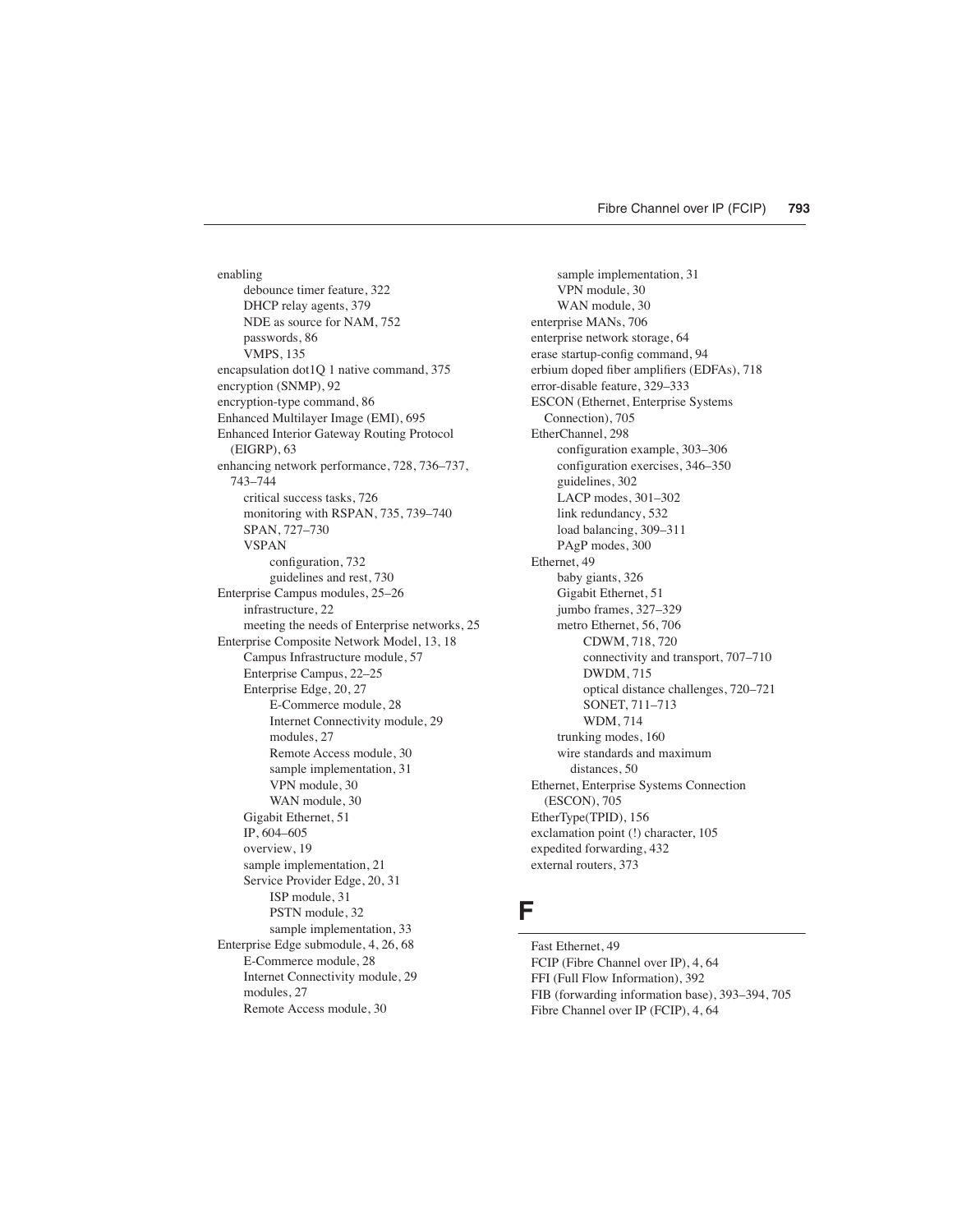FIFO queuing, 450 file systems, 96 filtering BPDU, 266 DHCP snooping, 649 MAC addresses, 636 unicast, 637 firewalls, 4, 647–648 five nines uptime, 595 flooding, 638–639 flow control (IEEE 802.3), 334–335 formatting images on the Cisco IFS, 96 forwarding information base (FIB), 393–394, 705 forwarding loops, 269–271 state, 206 Frame Relay, ATM, and PPP module, 32 frames baby giants, 157, 326 BPDUs, 204 corruption, 275 IEEE 802.1 Q, 156 ISL, 154 jumbo, 327, 329 Full Flow Information (FFI), 392 functional areas (Enterprise Composite Network Model), 21

## **G**

Gateway Load Balancing Protocol (GLBP), 575 GBICs (Gigabit Interface Converters), 55 Gigabit Ethernet, 50, 55 auto-negotiation, 767 deployment strategies, 51 Fast Ethernet auto-negotiation, 53 GLBP (Gateway Load Balancing Protocol), 575 global configuration mode, 139 globally scoped addresses, 484 GLOP addresses, 484–485 groups multicast, 482 SNMP, 94

#### **H**

hardware, 290, 502–504 hardware-switching, 5 hello time timers, 206 hierarchies, IP addresses, 365–366 high availability, 529–530, 535, 602 hopping attacks (VLAN), 660–661 hosts, multicast groups, 480 HSRP (Hot Standby Router Protocol), 4, 8, 570 configuration exercise, 589–591 virtual MAC address, 559 Hybrid OS, 78 hybrid-mode, 78

## **I**

IEEE 802.1D, 202. *See also* STP IEEE 802.1Q, 153–158, 218 IEEE 802.1Q-in-Q tunneling, 159 IEEE 802.1w, 223. *See* RSTP IEEE 802.3 flow control feature, 334–335 IGMP (Internet Group Management Protocol), 511 images loading on a Catalyst switch, 102 naming, 99–100 implementing ISL, 154 pVLANs, 147 SSO, 533, 540–542 individual policers, 448 infrastructure Enterprise Campus, 22 IP telephony, 596 inpkts keyword, 730 inspection, DAI, 654–658 integrated services model (IntServ model), 428 Interface FastEthernet, configuring, 611–612 interfaces Catalyst 6500 switches, 681 DHCP snooping, 650 IPSG, 652–654 RACLs, 643 security, 621 Internet service providers (ISPs), 6 Internetwork Packet Exchange (IPX), 624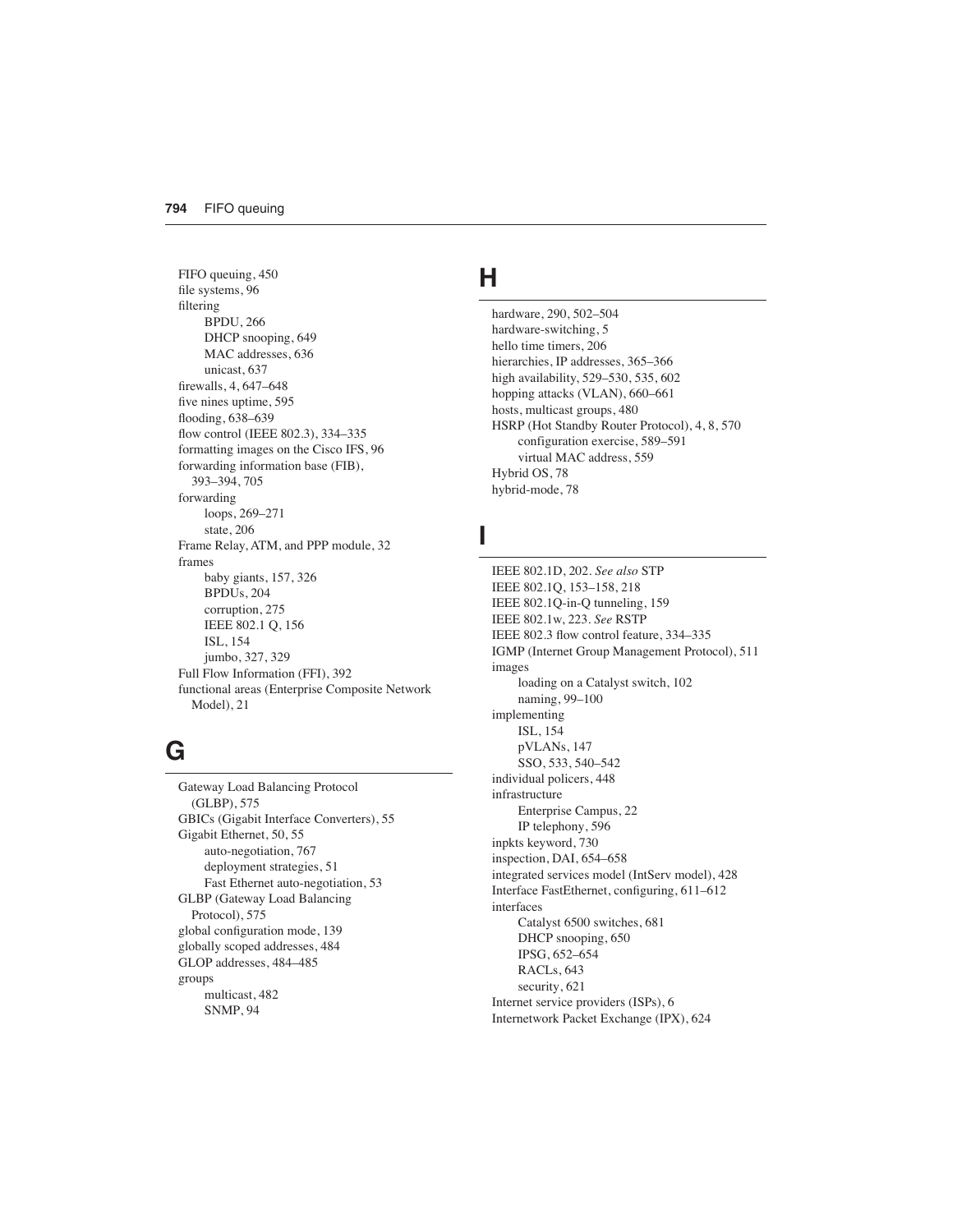Inter-Switch Link (ISL), 153 inter-VLAN routing, 365–369 configuration exercise, 385 IP broadcasts, 378–379 multiple, 371–373 router on a stick, 373–375 study tips, 380–381 UDP, 379 verifying, 376 IntServ model, 428 IOS switches, configuring AAA, 630–631 IP (Internet Protocol), 279, 491, 507–508 IP addresses, 482–485 hierarchies, 365–366 multicast, 480 IP helper-address command, 379 IP Phones, configuring, 596–599 IP Source Guard (IPSG), 603, 652–654 IP telephony commands, 607 components, 595–596 deployment best practices, 604–605 five nines uptime, 595 high availability, 602 network design, 596–597 bandwidth, 600 management, 602 power considerations, 601 QoS, 597 security, 603 voice (auxiliary), 598–599 security, 603–604 study tips, 605–606 submodules, 604 IPSG (IP Source Guard), 603, 652–654 IPX (Internetwork Packet Exchange), 624 ISL (Inter-Switch Link), 153–154 isolation pVLANs, 148 VLANs, 147 ISPs (Internet service providers), 6 ITU grids, 717

### **J - K**

jitter, 425, 480 jumbo frames, 327–329 keywords active, 513 count, 514 summary, 513

## **L**

L2 traceroute command availability on Catalyst switches, 746 output from Cisco IOS-based switches, 747 LACP (Link Aggregation Control Protocol), 301–302 latency, 424 Layer 1, 201 Layer 2, 504–505 Cisco CatOS, 78 IPSG, 652–654 legacy switches, 7 loops, 286–292 multilayer switching, 13, 506–507 protocols CDP, 311, 314 UDLD, 335 redundancy, 541 switching, 7, 10 Layer 3 entries, 392 marking, 443 multilayer switching, 13 networks, 16–17 protocol filtering, 319–320 routing protocol support, 369 switching, 8, 11, 15 ARP, 12 packet rewriting, 11 viewing, 406–408 Layer 4 performance, 9 QoS marking, 7 terminology, 9 layers multiple, 6 Network Design Hierarchical Model, 18 PDUs, 10 Server Farm module, 66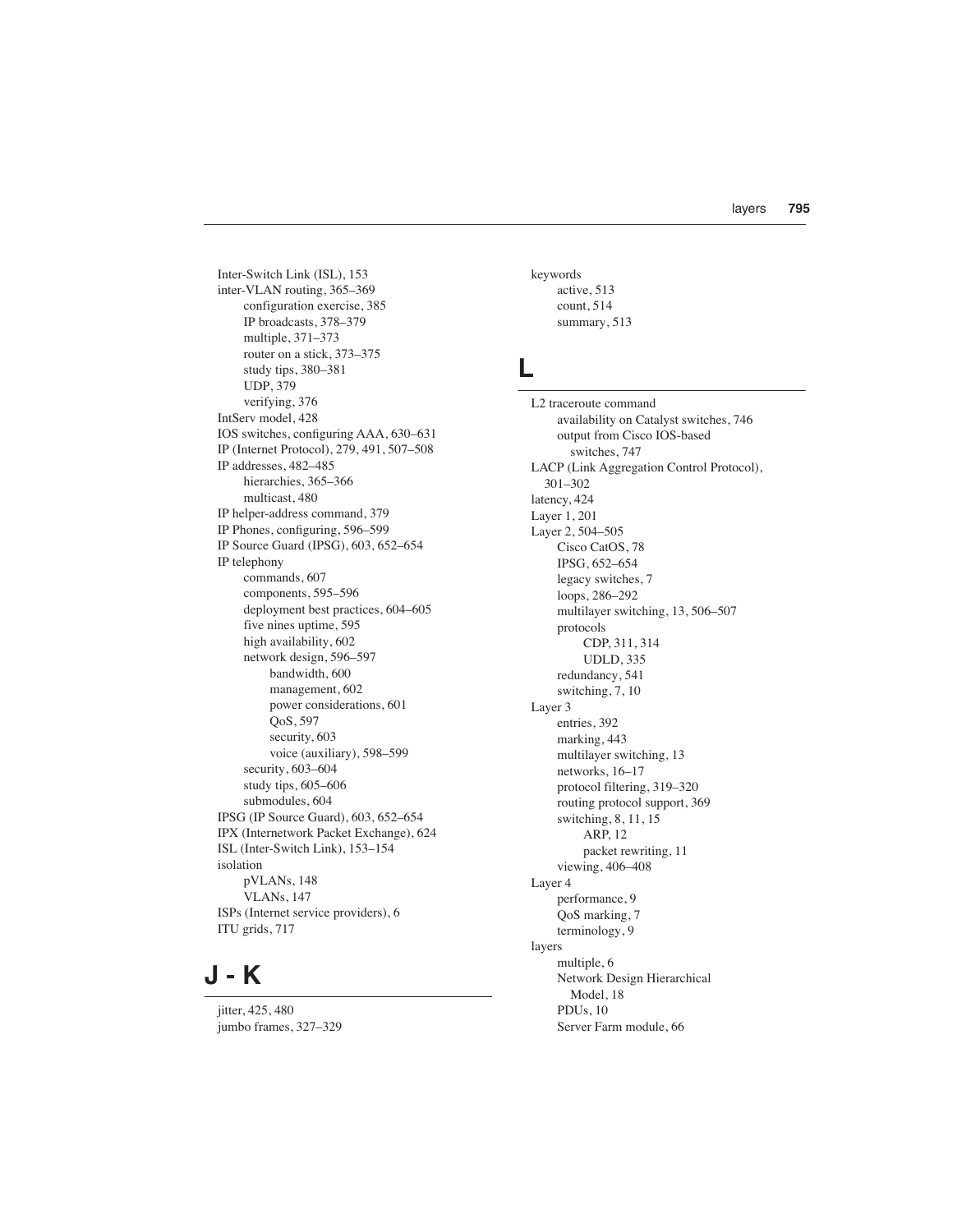leaky token bucket algorithm, 446 learning state, 206 levels of SNMP, 92 limited-scope addresses, 484 line cards, Catalyst 6500 switches, 682 line vty command, 86 Link Aggregation Control Protocol (LACP), 301–302 links failures, 261 spanning-tree path cost, 202 listening state, 206 load balancing EtherChannel, 309–311 HSRP, 560 load sharing, CEF-based MLS, 404 local SPAN, configuring, 731 logging onto syslog servers, 91 Loop Guard *versus* aggressive mode UDLD, 272 Root Guard, 271 loop-free networks, building, 200 loops bridging, 198 building loop-free networks, 200 preventing, 199–200 Layer 2, 286–292

#### **M**

MAC (Media Access Control) addresses, 202, 317–318 management Catalyst switch configurations, 94 performance study tips, 756–757 man-in-the-middle attacks, 655 mapping multicast IP-to-MAC, 485 policies, 443 VLANs, 158 MDGs (Multiple Default Gateways), 316–317 Media Access Control (MAC) addresses, 202, 317–318 membership, multicast groups, 482 memory, ASICs, 6

merging, 643 Metro Ethernet, 56, 706 CDWM, 718, 720 connectivity and transport, 707 DVS, 710 TLS, 708–709 DWDM, 715 optical distance challenges, 720–721 SONET, 711–713 WDM, 714 MFIB (multicast forwarding information base), 504 MFSC (Multilayer Feature Switch Card) model, 106 microflow policing, 448 misconfiguring 802.1Q, 158 MLS (multilayer switching), 4–5, 391 CEF-based MLS, 393–395 ARP throttling, 396–398 centralized/distributed switching, 395–396 configuration, 404–406 distributed switching, 396 load sharing, 404 sample operation, 402–403 study tips, 412–414 switching table architectures, 398–401 troubleshooting, 410–418 verification, 405 viewing, 406–409, 411 traditional MLS, 392 mls nde sender command, 752 MMLS (Multicast multilayer switching), 503 mode rpr-plus command, 588 models, SNMP, 92 modes, SSO, 540–544 modifying STP, 249–250 modules Catalyst 6500, 686–687 Cisco Firewall Services Module, 34 Enterprise Campus, 25–26 Network Management, 24 Server Farm, 24 monitors, 735, 739–740 moving configurations, 94 MSFC (Multilayer Switch Feature Card), 77, 106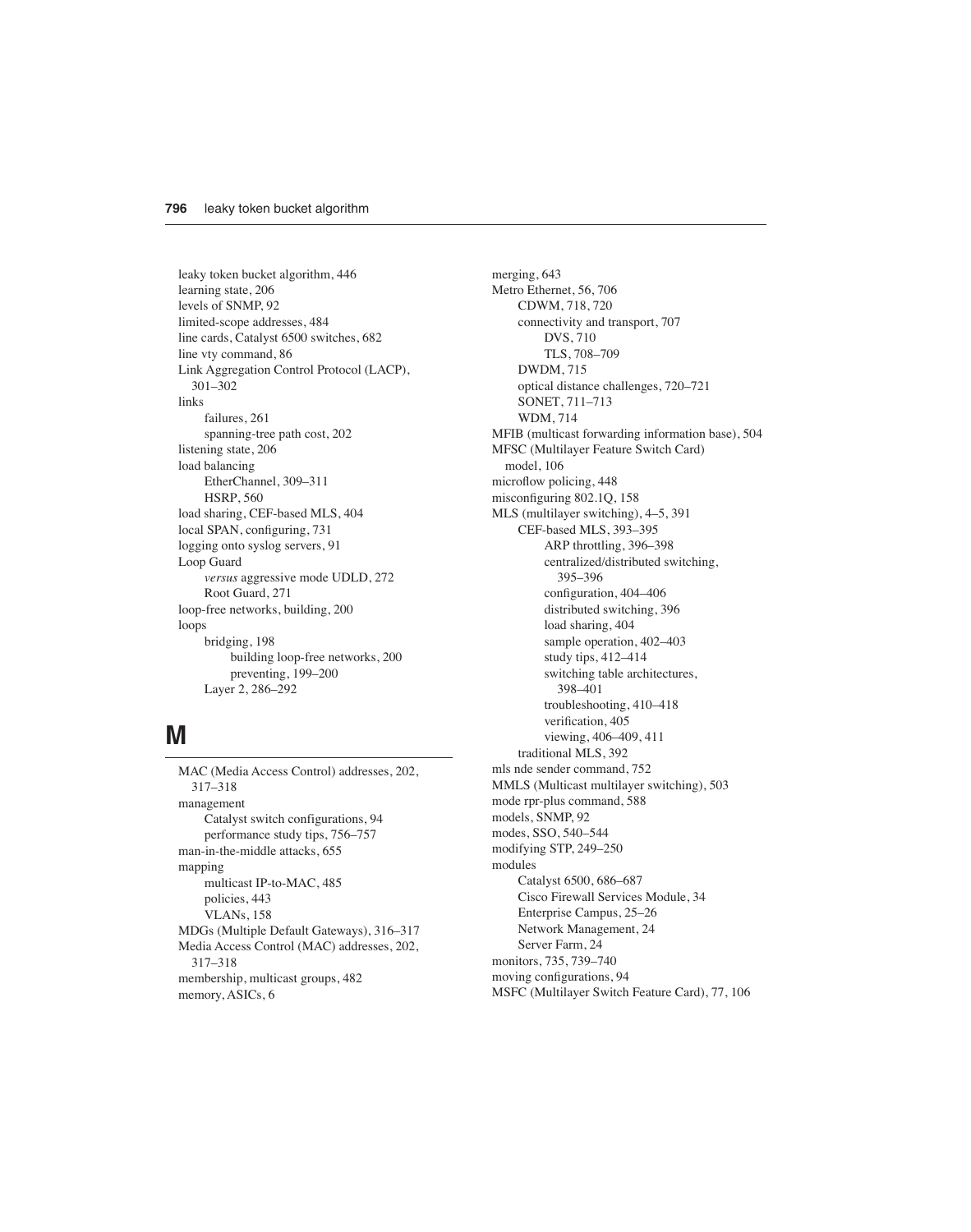MST (Multiple Spanning Tree), 231 802.1Q, 232 configuring, 236, 238–239 IST instances, 234 instances, 236 PVST+, 232 regions, 233 multicast forwarding information base (MFIB), 504 multicast IP addresses, 480 Multicast multilayer switching (MMLS), 503 multicast suppression, 325 multicast traffic, 479–481 deploying (study tips), 517–518 forwarding trees, 488–491 hardware switching, 502 CEF-based MMLS, 503 MFIB, 504 MMLS, 503 IP addresses, 482–485 IP protocols, 491, 507–508 configuring, 508–512 IGMP, 497–502 monitoring, 512–516 PIM, 491–497 Layer 2 protocols, 504–505 CGMP, 506–507 IGMP snooping, 505–506 MAC addresses, 485–486 reverse path forwarding, 486–488 Multilayer Switch Feature Card (MSFC), 77, 106 multilayer switched networks, 6, 303, 370, 618 Catalyst switch security, 617 Cisco AVVID, 15 applications, 16 supported components, 15 Cisco metro solutions, 704 data-link technologies, 47 10-Gigabit Ethernet, 54 10-Mbps Ethernet, 48 Fast Ethernet, 49, 53 GBICs, 55 Gigabit Ethernet, 50–52 LRE, 55–56 default gateway router redundancy, 552 GLBP, 575 HSRP, 556–560, 562–570

IRDP, 554 proxy ARP, 553 static default gateway configuration, 555 VRRP, 571–574 designing, 57 case study, 69–70 large campus networks, 61–64 medium-sized campus, 60 selecting, 58 Server Farm module, 64–67 small campus networks, 59 DHCP snooping, 651 disaster recovery, 4 Enterprise Composite Network Model, 13, 18, 28–33 Enterprise Edge, 68 hardware switching, 502 MFIB, 504 MMLS, 503 IP address hierarchies, 365–366 IP telephony security, 603–604 Layer 2 CGMP, 506–507 design properties, 10 protocols, 504–506 switching, 7 Layer 3, 11, 15 ARP, 12 packet rewriting, 11 switching, 8 Layer 4 performance, 9 terminology, 9 Layer 7 switching, 10 multicast traffic, 479–488, 517–518 connections, 508–512 forwarding, 488–491 IP addresses, 482–485 IP protocols, 491–498, 500–508 MAC addresses, 485–486 monitoring, 512–516 OSI reference model, 6 QoS, 420–421, 460 assured forwarding, 431–432 Building Access submodule, 462 Building Distribution submodule, 462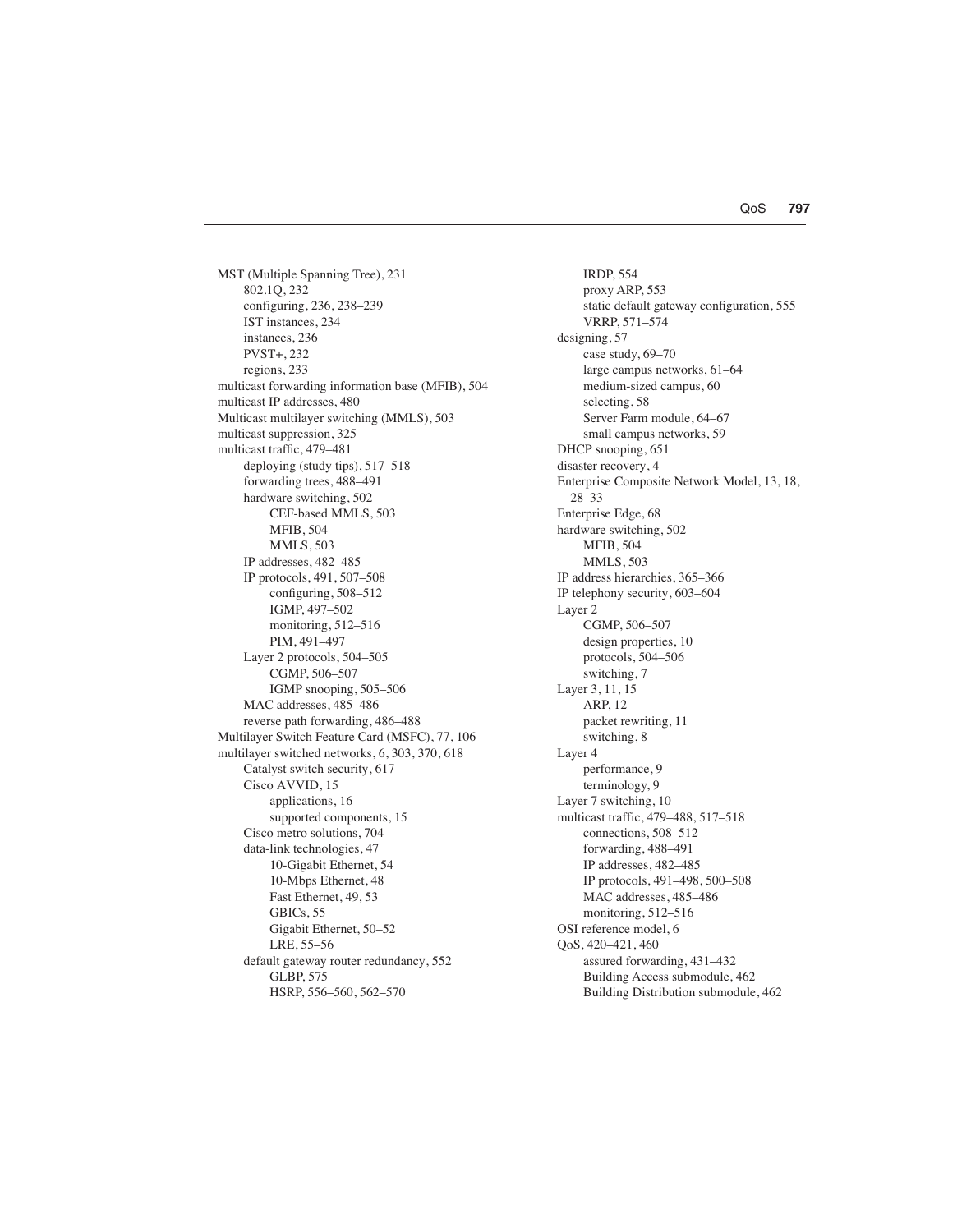Campus Backbone, 463 Catalyst fundamentals, 433–444 congestion avoidance, 456–459 congestion management, 449–456 DiffServ model, 428–430 expedited forwarding, 432 IntServ model, 428 jitter, 425 latency, 424 need for, 422–423 packet loss, 426 service models, 427 traffic conditioning, 445–448 trunking, 153 multilayer switching. *See* MLS Multiple Default Gateways (MDG), 316–317 Multiple Spanning Tree. *See* MST

#### **N**

NAM (Network Application Manager) Catalyst 6500 switches, 748–753 versions, 748 naming images, 99–100 NAS (Network Area Storage), 4 NAT (network address translation), 6, 649 Native IOS, 78 NBAR (Network Based Application Recognition), 441 NDE (NetFlow Data Export), 750 enabling, 752 as a traffic source for NAM, 752 NetFlow Data Export. *See* NDE network address translation (NAT), 6, 649 Network Analysis Module, 748 Network Application Manager (NAM) Catalyst 6500 switches, 748–753 versions, 748 Network Area Storage (NAS), 4 Network Design Hierarchical Model, 18 Network Management module, 24 Network Management Processor (NMP), 683 Network Time Protocol (NTP), 9 networks designing IP telephony, 596–603 enhancing performance critical success tasks, 726 monitoring CPU interfaces, 733–734

SPAN, 727–728, 730 VSPAN, 730, 732 Ethernet, 56 FCIP, 64 firewalls, 647–648 high availability, 529–531 Layer 3, 16–17 loops, 290 monitoring performance RSPAN, 735–740 VACL, 743–744 multilayer switched networks. *See* multilayer switched networks port security, 631–639 security ACLs, 642 network access (802.1X), 639–641 private VLANs, 658 QoS, 659 VLANs, 131, 155, 158 configuring, 138–139, 141–151, 188–189 deleting, 139 dynamic, 135 implementing, 132–133 ranges, 136, 158 service provider-managed VLAN, 159 static, 134 study tips, 177–180 troubleshooting, 144–149 trunking, 152–154, 160–165 verifying configuration, 141–143 NMP (Network Management Processor), 683 no monitor session command, 737 no switchport command, 304 no switchport interface command, 370 nonlinearities, 721 NSF (Non-Stop Forwarding), 533, 543–544, 679 NTP (Network Time Protocol), 9 null adjacency, 408

## **O**

OADMs (optical add/drop multiplexers), 718–720 OIR (Online Insertion and Removal) of, 537 operating systems. *See* OS optical add/drop multiplexers (OADMs), 718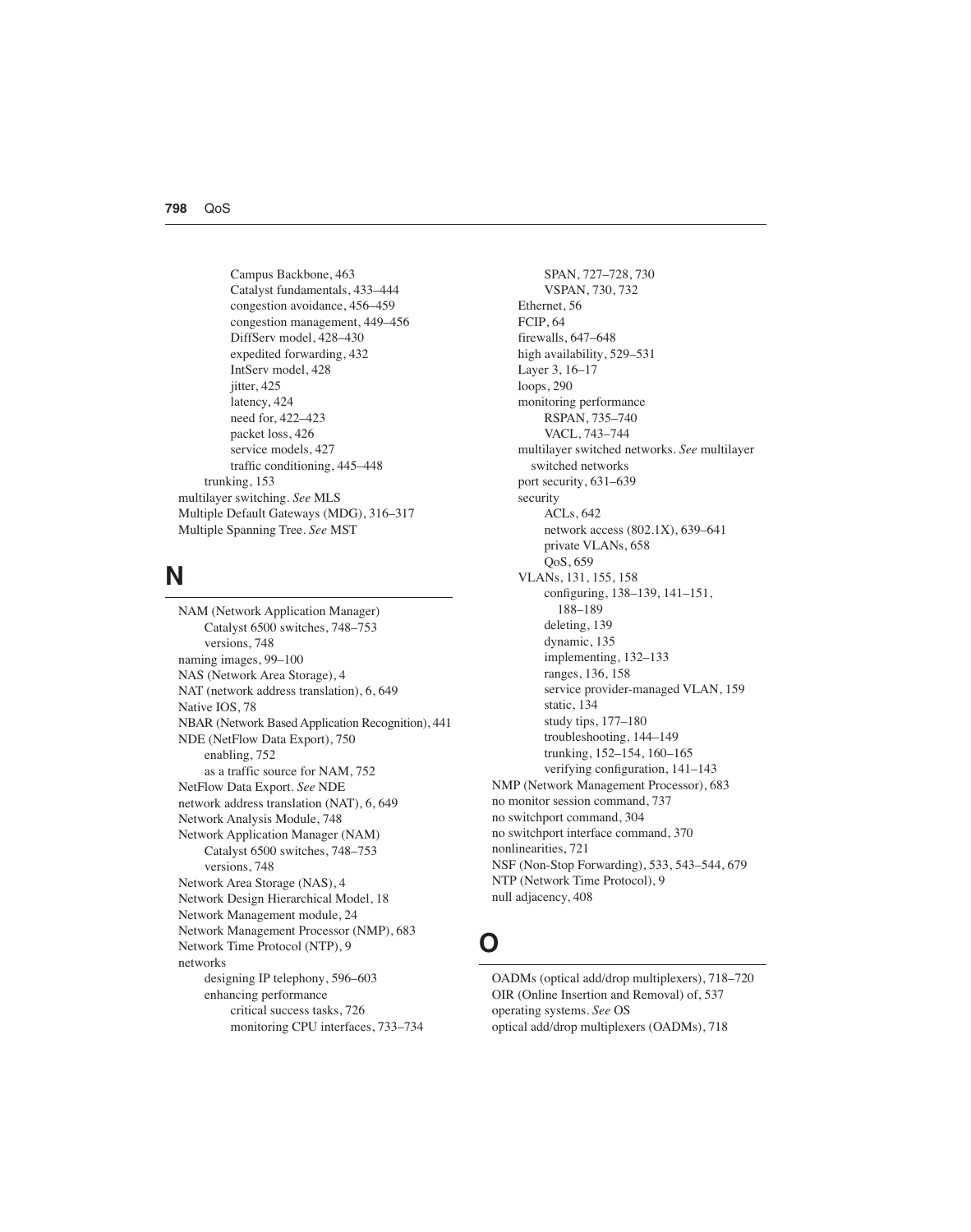OS (operating systems) Catalysts 6500 switches, 78 Cisco CatOS, 78 Hybrid OS, 78 OSI reference model, 6 OSPF (Open Shortest Path First), 63

#### **P**

packets broadcasting, 480 control, 279 loss, 102, 426 rewriting, 12 PACLs (port access control lists), 646 PAgP (Port Aggregation Protocol), 300, 620 passwords, 86, 618 PDUs (protocol data units), 10 Per VLAN Spanning Tree Plus. *See* PVST+, 215 performance enhancing, 727–730 Layer 4 switching, 9 management (study tips), 756–757 NAM (Catalyst 6500 switches), 748 autostart collections, 753 configuration, 749 data sources, 750 NDE as data source, 752 troubleshooting common problems, 755 verifying configuration, 754 permanent filters, 637 per-port VLAN ACL (PVACL), 652 PFC (Policy Feature Card), 683 PIM show commands, 516 plain old telephone service (POTS), 55 plants (cable), 597 plug-n-play, 621 Policy Feature Card (PFC), 683 policy maps, configuring, 443 populating Layer 3 entries, 392 port access control lists (PACLs), 646 Port Aggregation Protocol (PAgP), 300, 620 PortFast, 256 configuration errors, 276 configuring, 257, 285–286 verifying, 285–286

PortFast-enabled interfaces, 266 ports backup, 225 checking status, 279 cost, 220 EtherChannel, 302 reflector, 738 roles, 225 root, 212 Root Guard, 266–268 routed, 370 security, 639 blocking unicast flooding, 638–639 host MAC addresses, 632–635 restricting traffic, 636–637 source (RSPAN), 736 spanning-tree port states, 207 SSO, 541 uplink, 550 POTS (plain old telephone service), 55 pound sign (#) character, 105 power supplies redundancy, 550–552 UPS, 602 preventing bridging loops, 199–200 primary root bridges, 211 prioritizing control packets, 279 STP, 244–247 priority queuing, 455 priority values, 765 private VLANs (pVLANs), 658 configuring, 148–151, 188–189 structure, 146 troubleshooting, 145–149 protocol data units (PDUs), 10 protocols ARP, 396–398 DTP, 620 Layer 2, 311–314 MST, 239 PAgP, 620 SNMP, 91–94 SSO support, 541 STP, 197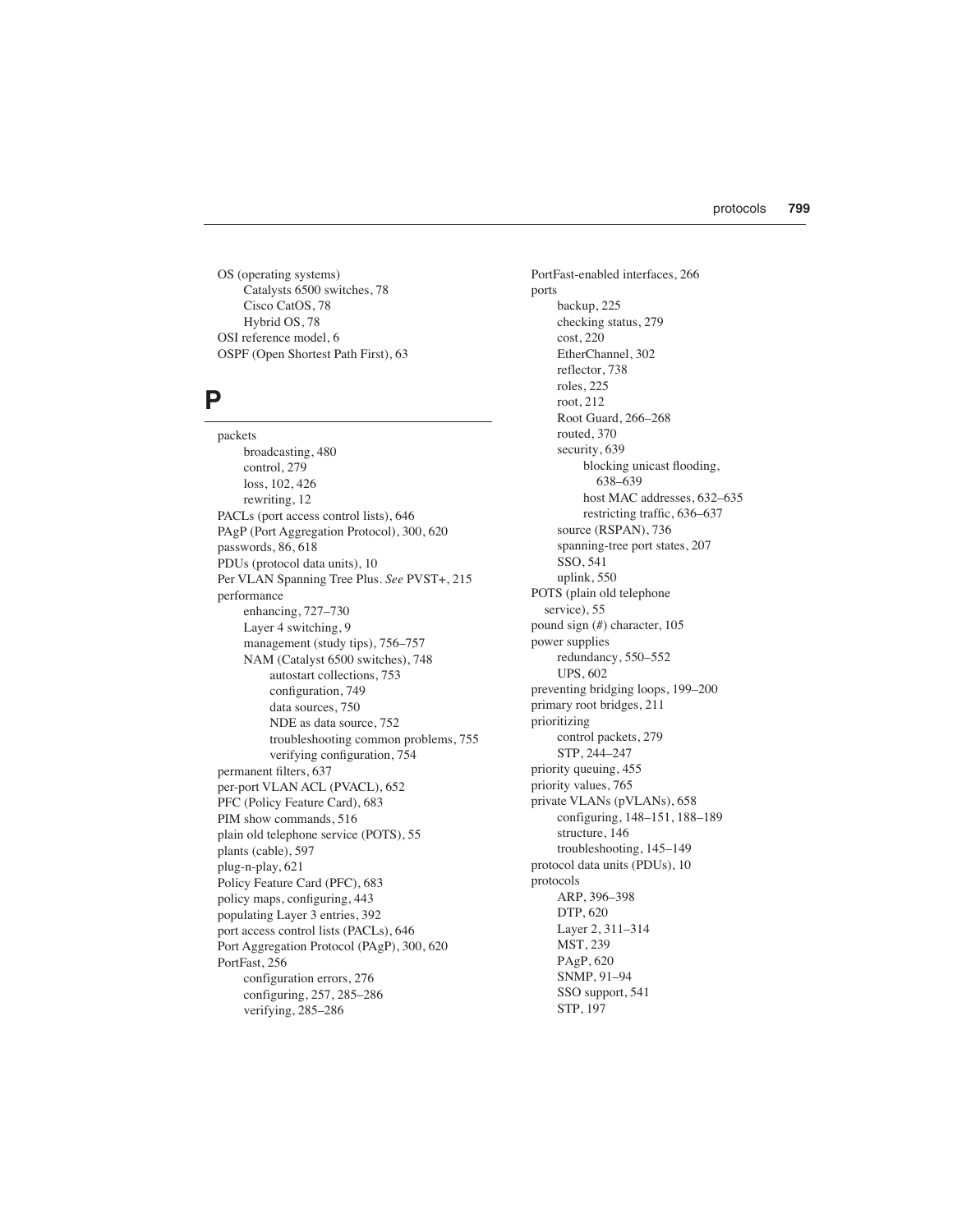trunking, 154 IEEE 802.1 Q, 155–158 ISL, 154 VTP, 165–175 UDLD, 335 pruning, 169 punt adjacency, 408 PVACL (per-port VLAN ACL), 652 pVLANs (private VLANs) configuring, 148–151, 188–189 structure, 146 troubleshooting, 145–149 PVST+ (Per VLAN Spanning Tree Plus), 215 configuring port cost, 220 root bridges, 219–220 MAC addresses, 217 MST, 232

#### **Q**

QoS (quality of service), 5, 420–421, 659 ACLs, 642 Auto QoS, 463 Catalyst switches, 433–434 classification, 435–442 congestion avoidance, 456–459 congestion management, 449–456 marking, 443–444 traffic conditioning, 445–448 classification, 596 commands, 465 jitter, 425 latency, 424 Layer 2 switching, 7 marking in Layer 4, 7 multilayer switched networks, 460 Building Access submodule, 462 Building Distribution submodule, 462 Campus Backbone, 463 need for, 422–423 packet loss, 426 service models, 427 assured forwarding, 431–432 DiffServ model, 428 expedited forwarding, 432 IntServ model, 428 study tips, 464

quality of service. *See* QoS queuing, egress, 454–455

#### **R**

RACLs (router access control lists), 642–643 RADIUS AVPs, 625 random early detection (RED), 458 ranges multicast IP addresses, 483 VLANs, 136, 158 Rapid Spanning Tree Protocol. *See* RSTP rapid transition to forwarding, 227–228 RED (random early detection), 458 redundancy, 530, 553, 574 Catalyst 6500 switch SRM, 545 configuring, 547 displaying status, 548 failure scenario, 547 commands, 584 default, 554–560, 562–567 default gateway routers, 552 disconnecting, 290 Layer 2, 541 multilayer switched networks, 18 power supplies, 550–552 study tips, 583–586 Supervisor Engines, 549 switches, 533 Redundant Power Systems (RPS), 552 redundant Supervisor Engines, 37, 533–535 route processor redundancy, 535–536 RPR+, 537–542 redundant switched networks, 530 reflector ports, 738 relay agents (DHCP), enabling, 379 remote RSPAN, 736–737 reserved link local addresses, 483–484 resiliency (STP), 264 restrictions, pVLANs, 148 root bridges, 211 configuring, 219–220 election, 208 planning selection, 209–210 selection (sample selection), 212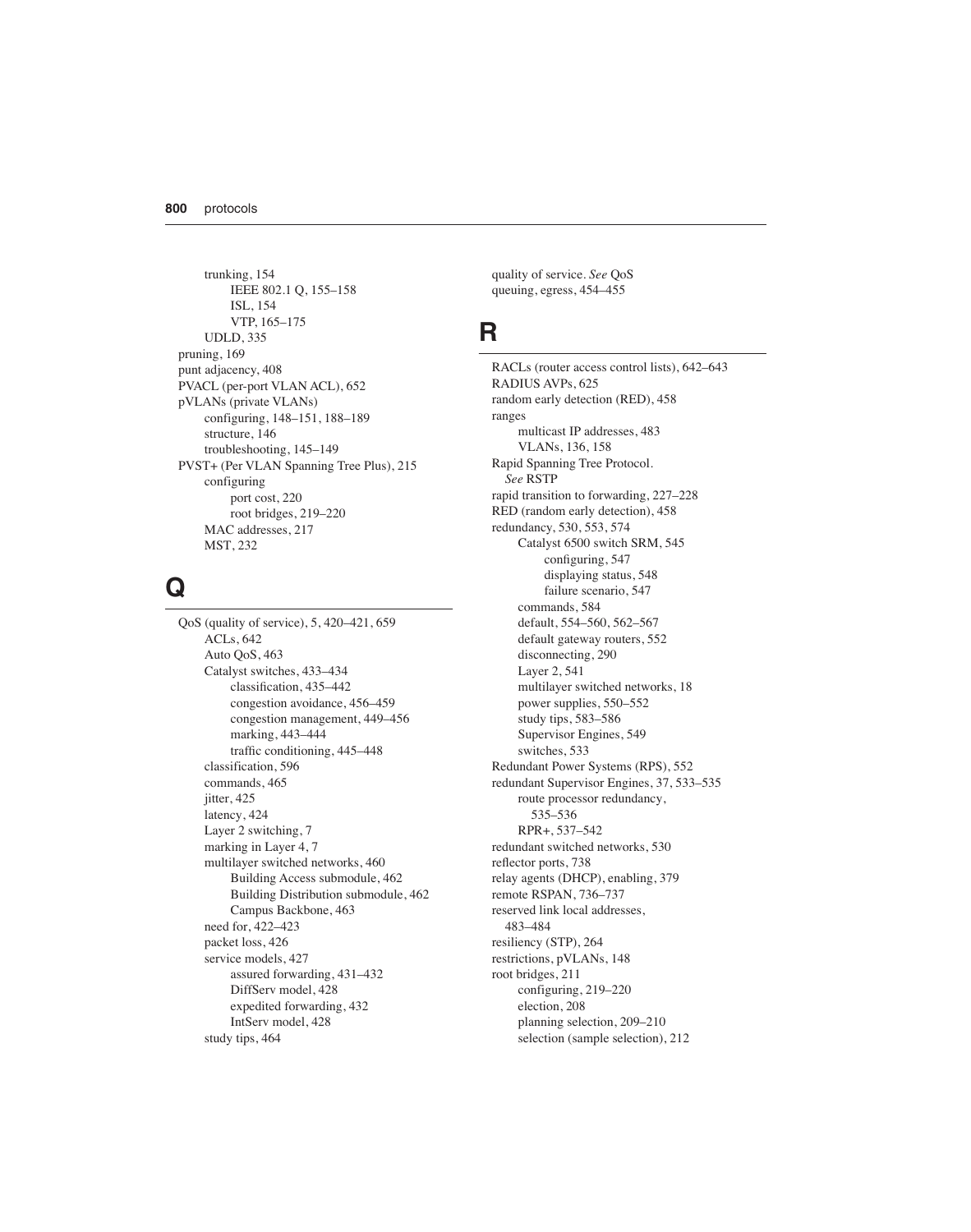Root Guard, 266–267, 604 configuration exercise, 285 configuring, 268 Loop Guard, 271 root ports, 212–213 router access control lists (RACLs), 642 routers BSR, 495–496 redundancy, 545–548 routing inter-VLAN routing, 365–368 bridge virtual interface, 373 IP broadcast forwarding, 378–379 multilayer Catalyst switches, 368–370 router on a stick, 373–375 switch virtual interface, 371–372 UDP broadcast forwarding, 379 verifying configuration, 376 protocols, 369 RPSs (Redundant Power Systems), 552 RSPAN configuring, 738–740 guidelines and restrictions, 736–737 performance monitoring, 735 remote, 736–737 session support, 742 RSTP (Rapid Spanning Tree Protocol), 223 802.1D compatibility, 230 BackboneFast in RSTP, 227 BPDU format, 226–227 port roles, 225 rapid transition to forwarding, 227–228 topology change mechanism, 229–230

## **S**

S/D (Source and destination IP address), 392 SANs (storage-area networks), 64 secondary VLANs, types of, 147 Secure Shell (SSH), 4 Secure-HTTP (S-HTTP), 9 security, 603 AAA accounting, 625, 629 authentication, 623–626

authorization, 624, 627 configuring, 630–631 ACLs, 642 Catalyst 3550 switches, 38–39 Catalyst 3560 switches, 38–39 Catalyst 3750 switches, 38–39 Catalyst 4500 switches, 37 Catalyst 6500 switches, 36 Catalyst switch configurations, 617, 621 ACLs, 618 disabling unneeded services, 620 passwords, 618 physical access, 619 commands, 663–664 configuring, 639–641 DAI, 654–658 Enterprise Campus modules, 25 firewalls, 647–648 interfaces, 621 IP telephony, 603–604 Layer 3 networks, 16 multilayer switched networks, 4 NAT, 649 ports, 631–633, 639 blocking unicast flooding, 638–639 host MAC addresses, 632–635 restricting traffic, 636–637 private VLANs, 658 QoS, 424, 659 SNMP, 92, 622 STP, 623 study tips, 662–664 systems logging, 622 warning banners, 620 vulnerabilities (SSH), 89 selecting root ports, 212 Server Farms, 24–26, 64–67 servers, logging, 91 service modules (Catalyst 6500 switches), 681–687 service provided-managed VLAN services, 159 service providers (metro Ethernet), 706 set boot system flash command, 102 shaped round robin (SRR), 453–455 Shared STP. *See* SSTP shared trees, 489–491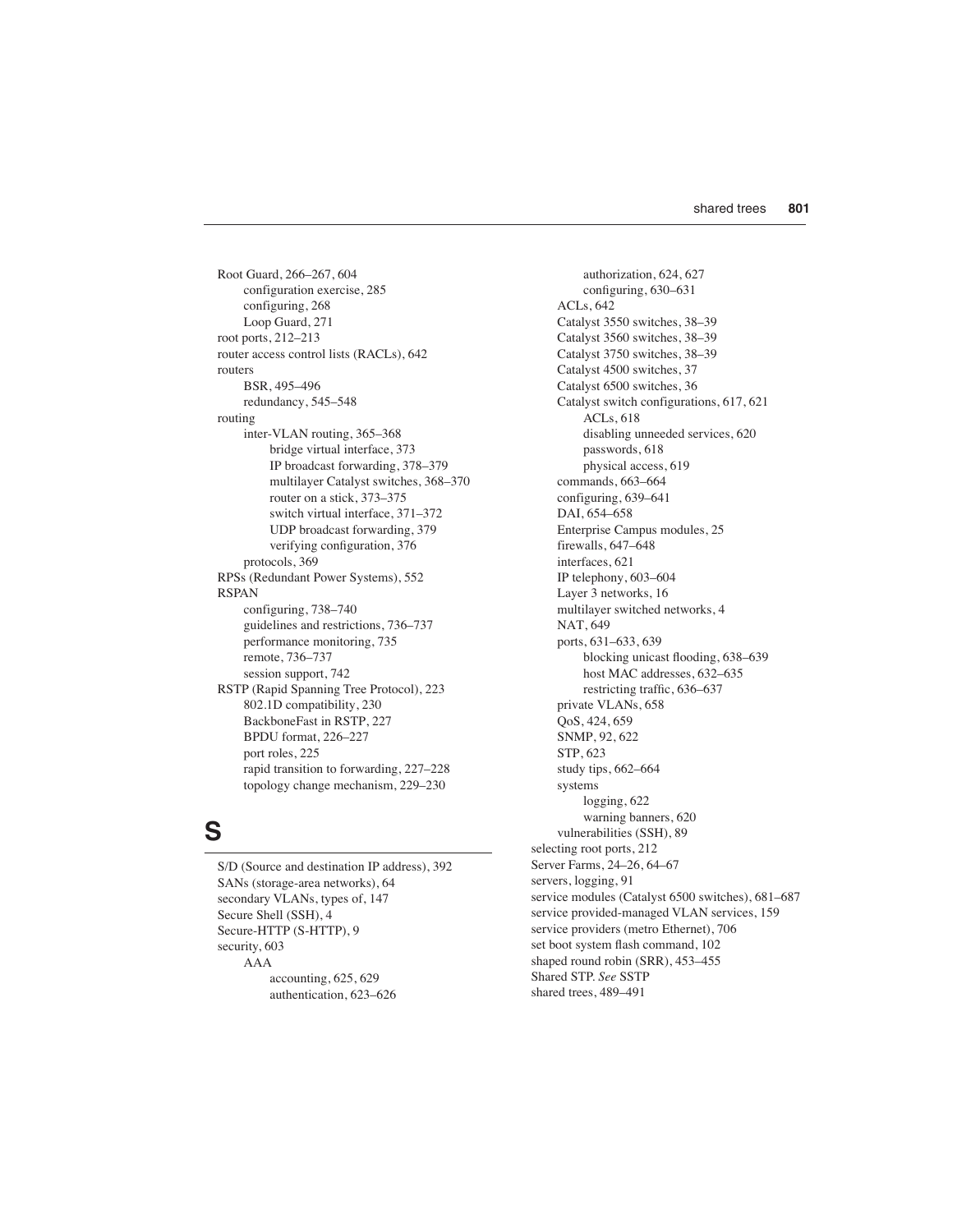shortest path tree (SPT), 488 show commands, 108, 516 show adjacency command, 409 show adjacency detail command, 409 show catalyst6000 traffic-meter command, 290 show current command, 238 show interface command, 83, 112 show interfaces command, 143 show IP cef command, 406 show ip cef detail command, 406 show ip mroute command, 513–514 show ip route command, 112 show logging command, 288 show mac address-table interface command, 143 show pending command, 238 show processes cpu command, 279, 289 show running-config command, 143 show running-config interface command, 143 show spanning-tree command, 222 show system command, 290 show vlan command, 141 show VTP domain command, 176 show vtp status command, 176 S-HTTP (Secure-HTTP), 9 shutdown interface-level command, 290 Simple Network Management Protocol (SNMP), 91–94, 662 Single Router Mode (SRM), 545–548 size, Cisco IFS, 98 SLB (Cisco IOS Server Load Balancing), 578–583 slow throughput, 144 SMI (Standard Multilayer Image), 695 SNAP (Subnetwork Access Protocol), 311 SNMP (Simple Network Management Protocol), 91–93, 622 snmp-server user command, 94 snooping, 650–651 DHCP, 649 IGMP, 511 software, updating versions, 101–102, 105 software-switching, 5 SONET (metro Ethernet), 711–713 Source and destination IP address (S/D), 392 Source Guard, 603 source ports (RSPAN), 736 source trees, 488–491

source-specific multicast addresses, 484 SPAN (Switched Port Analyzer), 727 configuring, 730 guidelines and restrictions, 728 monitoring CPU interfaces, 733–734 session support, 742 troubleshooting, 735 spanning tree protocol. *See* STP spanning-tree path cost, 202, 220 port states, 204–207 portfast command, 285 SPT (shortest path tree), 488 SRM (Single Router Mode), 545–548 SRR (shared round robin), 453–455 srr-queue bandwidth shape command, 454 srr-queue bandwidth share command, 454 SSH (Secure Shell), 4 accessing switches during an upgrade, 102 configuring switches for, 88 software support, 87 study tips, 113 vulnerabilities, 89 SSO (Stateful Switchover), 37, 533, 540–542, 680 configuring, 542 NSF, 543–544 verifying, 542 SSTP (Shared STP), 218 Standard Multilayer Image (SMI), 695 Stateful Switchover (SSO), 37, 533, 540–542, 680 configuring, 542 NSF, 543–544 verifying, 542 static default gateway configuration, 555 static filters, 637 static NAT, 649 static VLANs, 134 statistics, 291 status (PortFast), 266 steady state STP, 337 storage-area networks (SANs), 64 STP (spanning tree protocol), 197, 202 BackboneFast, 260 configuring, 264 link failures, 261 BPDUs, 203

> frame format, 204 timers, 204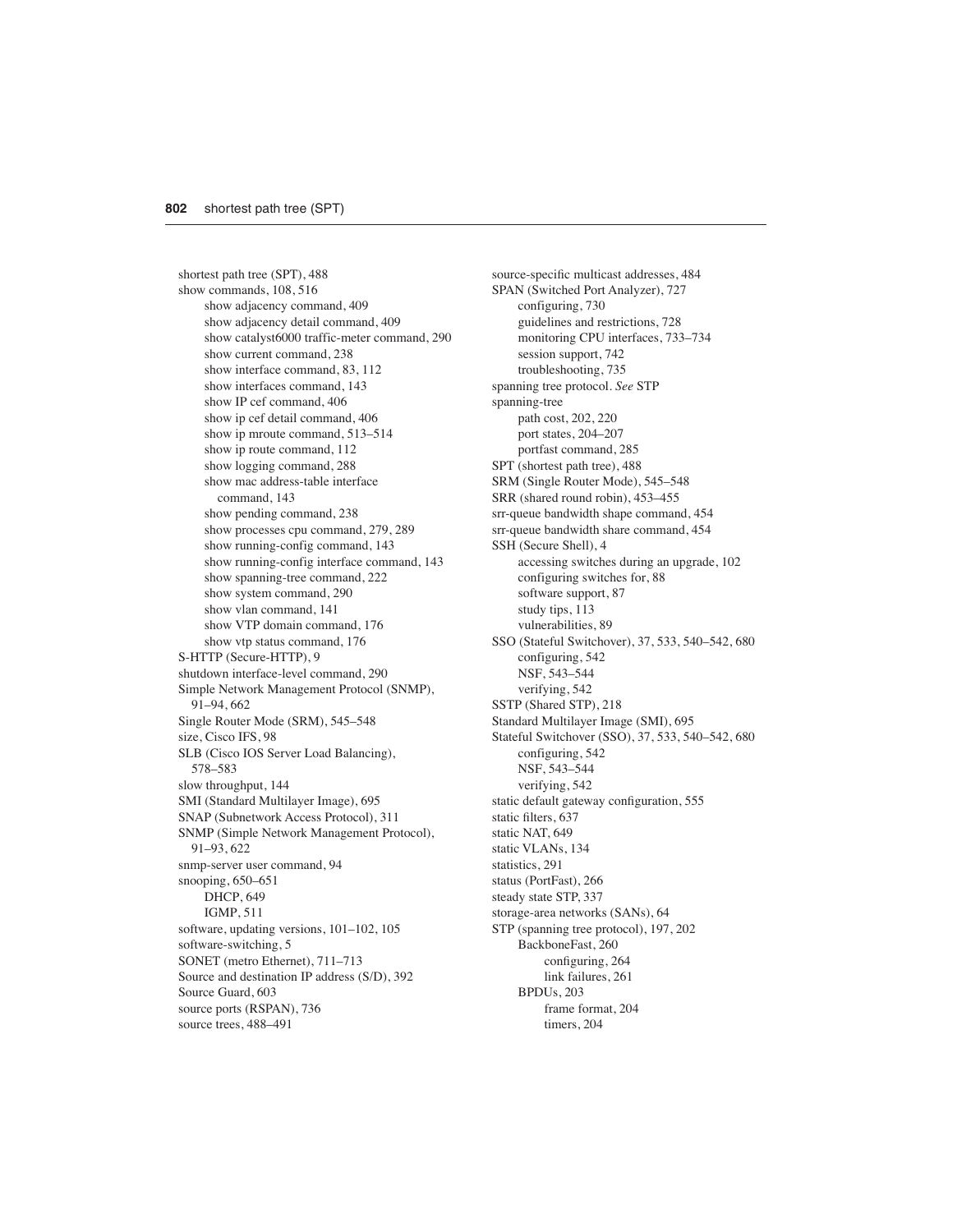bridge IDs, 202 commands, 281 configuring, 221–223, 244 enhancements, 256 events debug, 278 IEEE 802.1Q trunks, 218 Multiple Spanning Tree (MST), 231, 233 802.1Q, 232 configuring, 236–239 IST instances, 234 instances, 236 PVST+, 232 regions, 233 operation overview, 207–211 overview, 197 PortFast, 256–257 PVST+. *See* PVST+ resiliency, 264 BPDU filtering, 266 BPDU Guard, 264 Root Guard, 266–268 RSTP, 223 BPDU format, 226–227 port roles, 225 rapid transition to forwarding, 227–228 topology change mechanism, 229–230 sample election process scenario, 212–213 security, 623 spanning-tree path cost, 202 port states, 204–207 study tips, 280 topologies identifying changes in, 249–250 modifying, 213–215 troubleshooting, 273 duplex mismatch, 274 frame corruption, 275 inappropriate STP diameter parameter tuning, 276 methodology, 277–279 PortFast configuration errors, 276 resource error, 275 unidirectional link failures, 274 UplinkFast, 258, 280

STS-1 (synchronous transport signal-level 1), 712 study tips bridging, 240–241 CEF-based MLS, 412–414 commands, 114 inter-VLAN routing, 380–381 IP telephony, 605–606 multilayered network switching, 40 performance management, 756–757 QoS, 464 redundancy, 583–584, 586 security, 662, 664 SSH, 113 STP, 280 switches roles, 71 types, 698 VLANs, 177–180 submodules Enterprise Edge, 26 IP telephony, 604 subnets routing packets between, 8 troubleshooting IPs, 279 Subnetwork Access Protocol (SNAP), 311 summary keyword, 513 Supervisor Engine, 549 OIR, 537 redundancy, 533 route processor redundancy, 535–537 RPF+, 539, 542 RPR+, 538 Supervisor Engine 720, 69, 685 Supervisor Engine I, 682 Supervisor Engine II, 683–684 Supervisor V-10GE Engine, 36 support GLBP, 575 uplink ports, 550 suppression broadcast, 324–325 SVI (switch virtual interface), 371 switch virtual interface (SVI), 371 Switched Port Analyzer. *See* SPAN switches, 535 access-layer, 50 adding, 186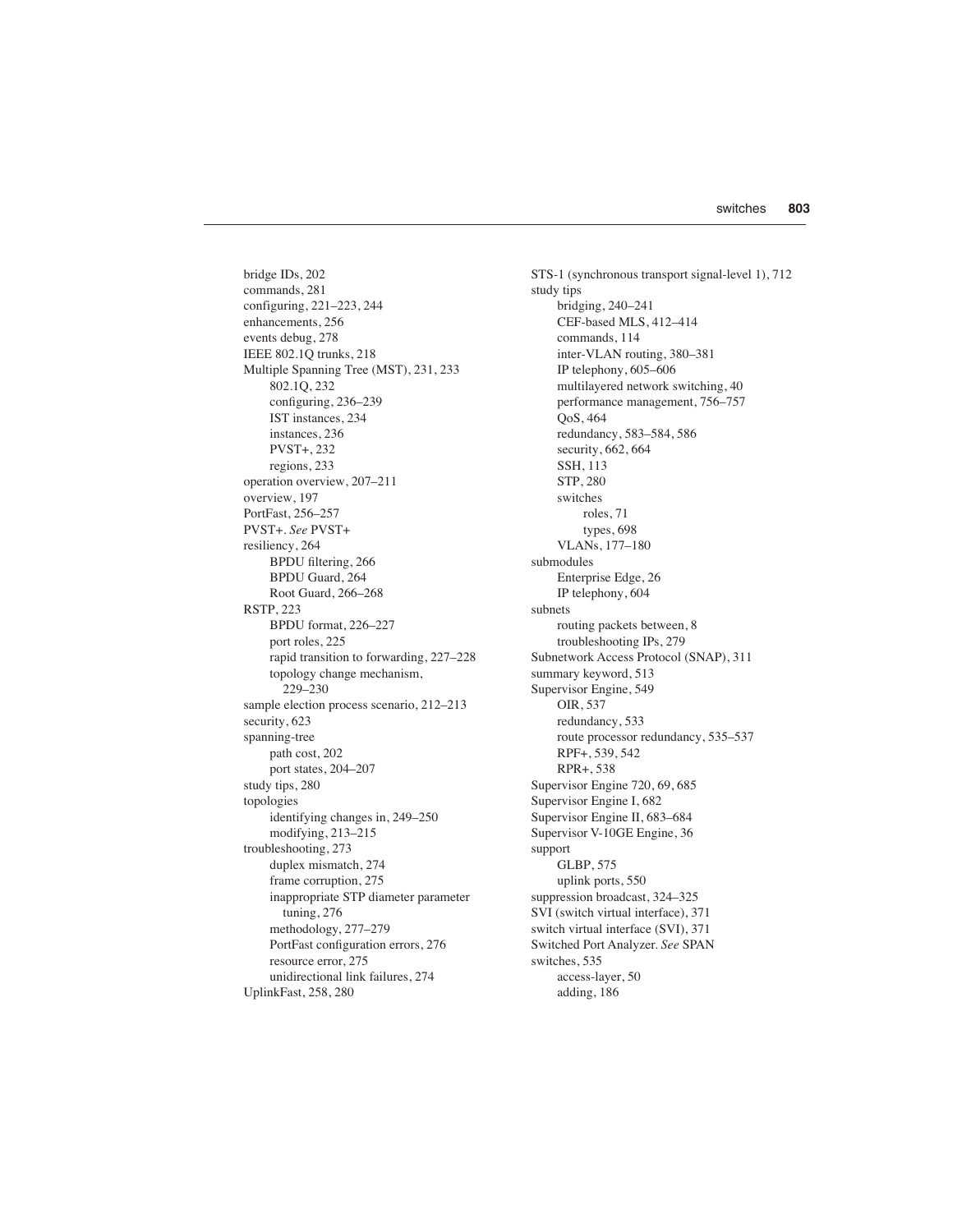Auto QoS, 463 C, 108 Cat, 109 Catalyst 2950, 696–697 Catalyst 3550, 37–39, 694–696 Catalyst 3560, 37–38, 69, 693–694 Catalyst 3750, 37–38, 691–693 Catalyst 4500, 688–691 Catalyst 6500, 77, 679–682, 687 deployment scenarios, 687 features of, 34–35 hybrid-mode, 78 line cards, 682 security, 36 service modules, 681 Supervisor Engine 720, 685 Supervisor Engine I, 682 Supervisor Engine II, 683–684 Catalyst switches, 107 Cisco Catalyst switches clocks, 83–85 configuring, 80–82 DNS, 90 managing configurations, 94 system switches, 91 telnet and SSH, 86–88 Cisco CatOS, 82 MDGs, 316–317 passwords, 86 Cisco IOS, 85 configuring for SSH, 88 distribution-layer, 50 high availability, 529–531 IOS, 630–631 legacy Layer 2 switches, 7 multilayer, 13 redundancy, 533 reflector ports, 738 role of (study tips), 71 Server Farm module, 65 SNMP, 91–94 SSO, 540–542 NSF, 543–544 verifying, 542 types (study tips), 698 unauthorized access, 77 VTP-transparent switches, 168

switching distributed, 396 hardware-switching, 5 Layer 2, 7, 10 Layer 3, 8, 11, 15 ARP, 12 packet rewriting, 11 Layer 4 performance, 9 terminology, 9 Layer 7, 10 software-switching, 5 terminology, 6 switching table architectures, 398–401 switchport command, 185, 304, 729 switchport host command, 140 synchronous data, 704 synchronous transport signal-level 1 (STS-1), 712 syslog servers, 91 system logging, 622 system names, configuring meaningful names, 80

#### **T**

TACACS+ AVPs, 625 tail drop, 457 TC (Topology Change), 213 TCAM (ternary content addressable memory), 6 Telnet accessing switches during an upgrade, 102 disabling access, 121 establishing IP connections, 112 terminology Layer 4 switching, 9 switching, 6 ternary content addressable memory (TCAM), 6 TFTP (Trivial FTP) packet loss, 102 throttling (ARP), 396–398 TLS (transparent LAN service), 708–709 topologies, 598 metro Ethernet, 57 multiple Ethernet technologies, 48 STP, 249–250 topology change mechanism (RSTP), 229–230 tracking, DHCP snooping, 650 traffic DHCP snooping, 650–651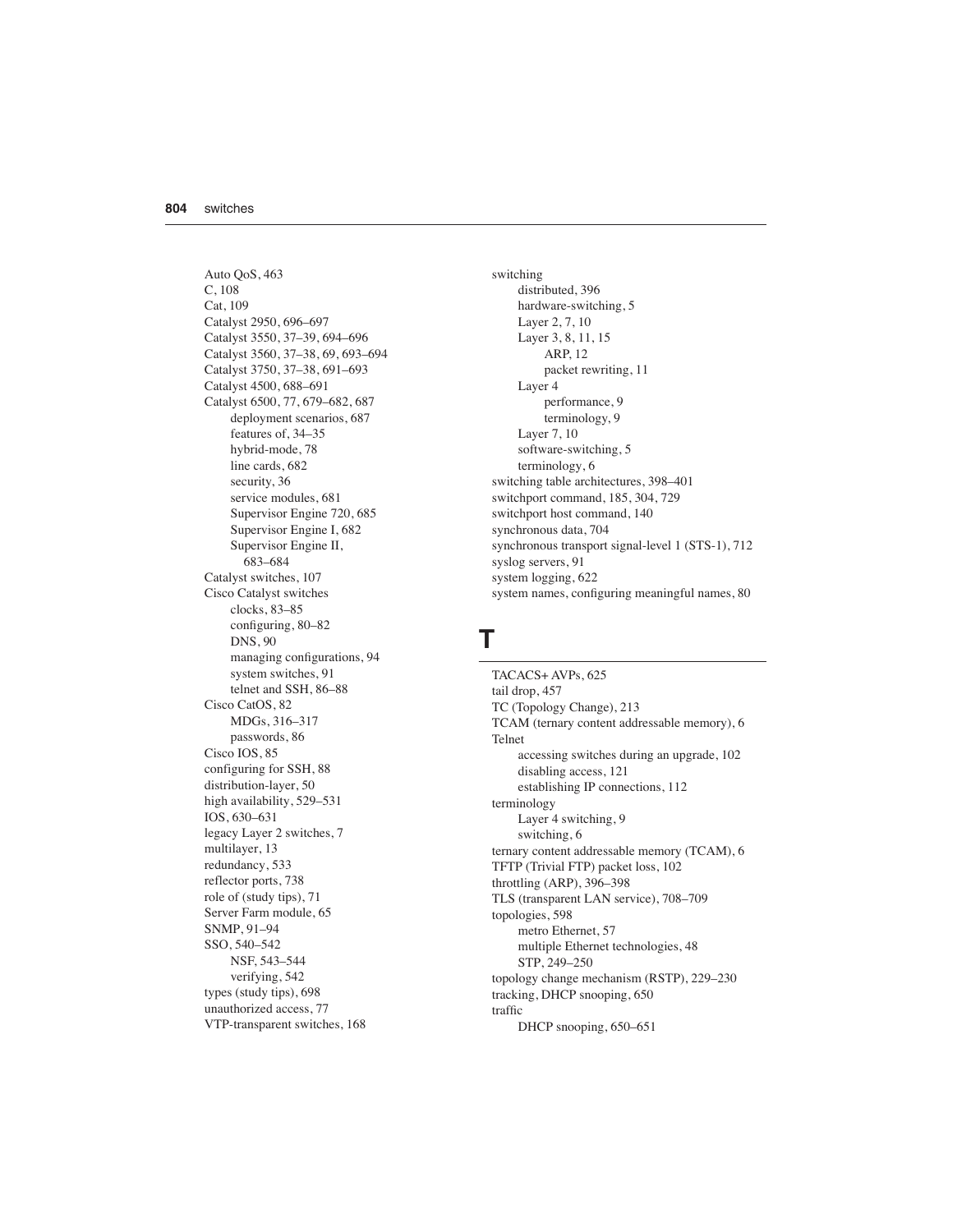load balancing (EtherChannel), 309–311 multicast, 479–481 CEF-based MMLS, 503 CGMP, 506–507 configuring IP, 508–512 deploying (study tips), 517–518 forwarding trees, 488–491 hardware switching, 502 IGMP snooping, 505–506 IP addresses, 482–485 IP protocols, 491–498, 500–508 Layer 2 protocols, 504–505 MAC addresses, 485–486 MFIB, 504 MMLS, 503 monitoring IP, 512–516 reverse path forwarding, 486–488 TrafficDirector application, 748 trees shared, 489–491 source, 488–491 Trivial FTP (TFTP) packet loss, 102 troubleshooting backup/primary root bridges, 211 building loop-free networks, 200 Catalyst 6500 switches using SPAN, 735 Catalyst switches, 107 configuration commands, 109 connecting to a switch, 111 debug commands, impact and, 109 IP connectivity, 112 show and debug commands, 108 CEF-based MLS, 410 configuration, 415–418 methodology, 411–412 forwarding loops and black holes, 269 IP subnets, 279 L2 traceroute command availability on Catalyst switches, 746 output from Cisco IOS-based switches, 747 Layer 2 loops, 286–292 preventing bridging loops, 199–200 STP, 273 duplex mismatch, 274 frame corruption, 275 inappropriate STP, 276 methodology, 277–279

PortFast configuration errors, 276 unidirectional link failures, 274 trunking, 165 VLANs, 144 communication issues, 145 private VLANs, 145, 148–149 slow throughput, 144 VTP, 177 trunking limiting connections, 622 protocols (VTP), 165–175 troubleshooting, 165 VLANs, 152 configuration, 161–163 IEEE 802.1 Q, 155–158 ISL, 154 modes and methods, 160 multilayer switched networks, 153 protocols, 154 verifying configurations, 163–165 trusting DSCP, 436 tunneling (IEEE 802.1Q-in-Q tunneling), 159

### **U**

UDLD (Unidirectional Link Detection), 255, 335–338 case study, 342 configuring, 338–339 protocols, 335 UDP (User Datagram Protocol) broadcast forwarding, 379 multicast traffic, 481 unauthorized access, 77 unicast, 480 filtering, 637 flooding, 638–639 suppression, 325 Unidirectional Link Detection. *See* UDLD unidirectional links failures, 274 Loop Guard, 270 uninterruptible power supply (UPS), 601–602 unshielded twisted-pair (UTP), 49 updating software versions on Catalyst switches, 101–105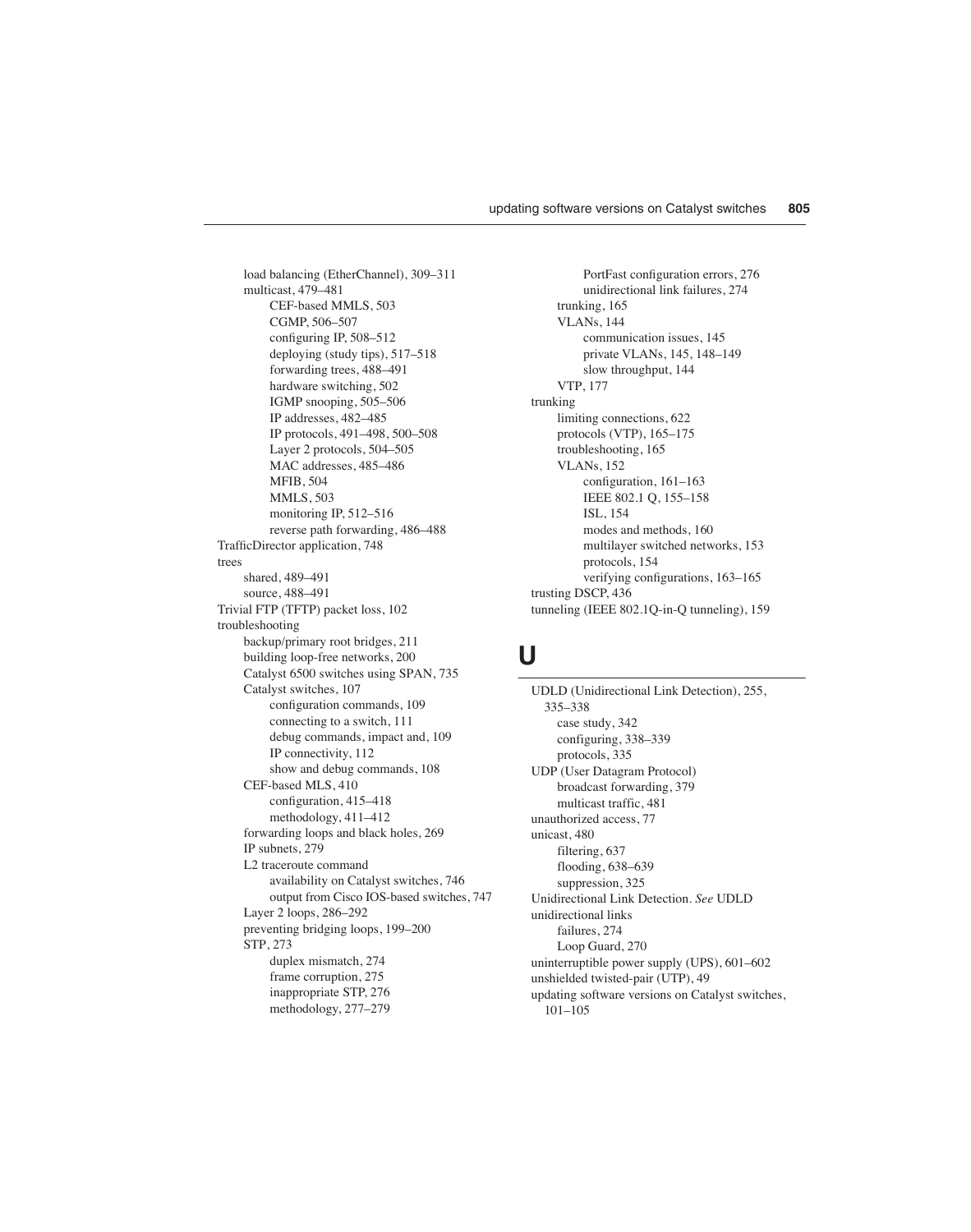uplink port support, 550 UplinkFast, 258, 280 configuration exercise, 284 configuring, 259 UPS (uninterruptible power supply), 601–602 User Datagram Protocol (UDP) broadcast forwarding, 379 multicast traffic, 481 UTP (unshielded twisted-pair), 49

#### **V**

VACLs (VLAN access control lists), 642 Capture option, 743–744 configuring, 663–669 validating DAI, 654–658 values, priority, 765 verifying, 141, 143 CEF-based MLS, 405 PortFast, 285–286 SSO, 542 **STP** bridges, 244–247 configuration, 221–223 VLAN, 187–188 VTP, 176, 187–188 versions, PIM, 496–497 virtual LANs. *See* VLANs virtual MAC addresses, 573 virtual private networks. *See* VPNs Virtual Routers, 8 Virtual Switched Port Analyzer. *See* VSPAN VLAN access control lists (VACLs), 642, 139 VLAN management policy servers (VMPSs), 135 VLANs (Virtual LANs), 8, 129 Cisco metro solutions, 710 commands, 381 configuring, 138–141 private VLANs, 148–151, 188–189 verifying configuration, 141–143 deleting, 139 dynamic, 135 hopping attacks, 660–661 IDs, 156

implementing in campus networks, 132–133 inter-VLAN routing, 365–368 IP broadcast forwarding, 378–379 multilayer Catalyst switches, 368–370 router on a stick, 373–375 study tips, 380–381 switch virtual interface, 371–373 UDP broadcast forwarding, 379 verifying configuration, 376 load balancing, 231 private VLANs as security feature, 658 propagated, 622 PVST+, 216 ranges, 136 ranges and mappings, 158 service provider-managed VLANs, 159 static, 134 study tips, 177, 179–180 troubleshooting, 144 communication issues, 145 private VLANs, 145–149 slow throughput, 144 trunking, 152 configuration, 161–163 IEEE 802.1 Q, 155–158 ISL, 154 modes and methods, 160 multilayer switched networks, 153 protocols, 154 troubleshooting, 165 verifying configurations, 163–165 verifying, 187–188 voice, 598 VMPSs (VLAN management policy servers), 135 voice applications, 596 Auto QoS, 463 VoIP (voice over IP), 3 VPNs (virtual private networks), 3 VRRP (Virtual Router Redundancy Protocol), 8, 573 VSPAN Virtual Switch, 727 configuration, 732 configuring, 732 guidelines and restrictions, 730